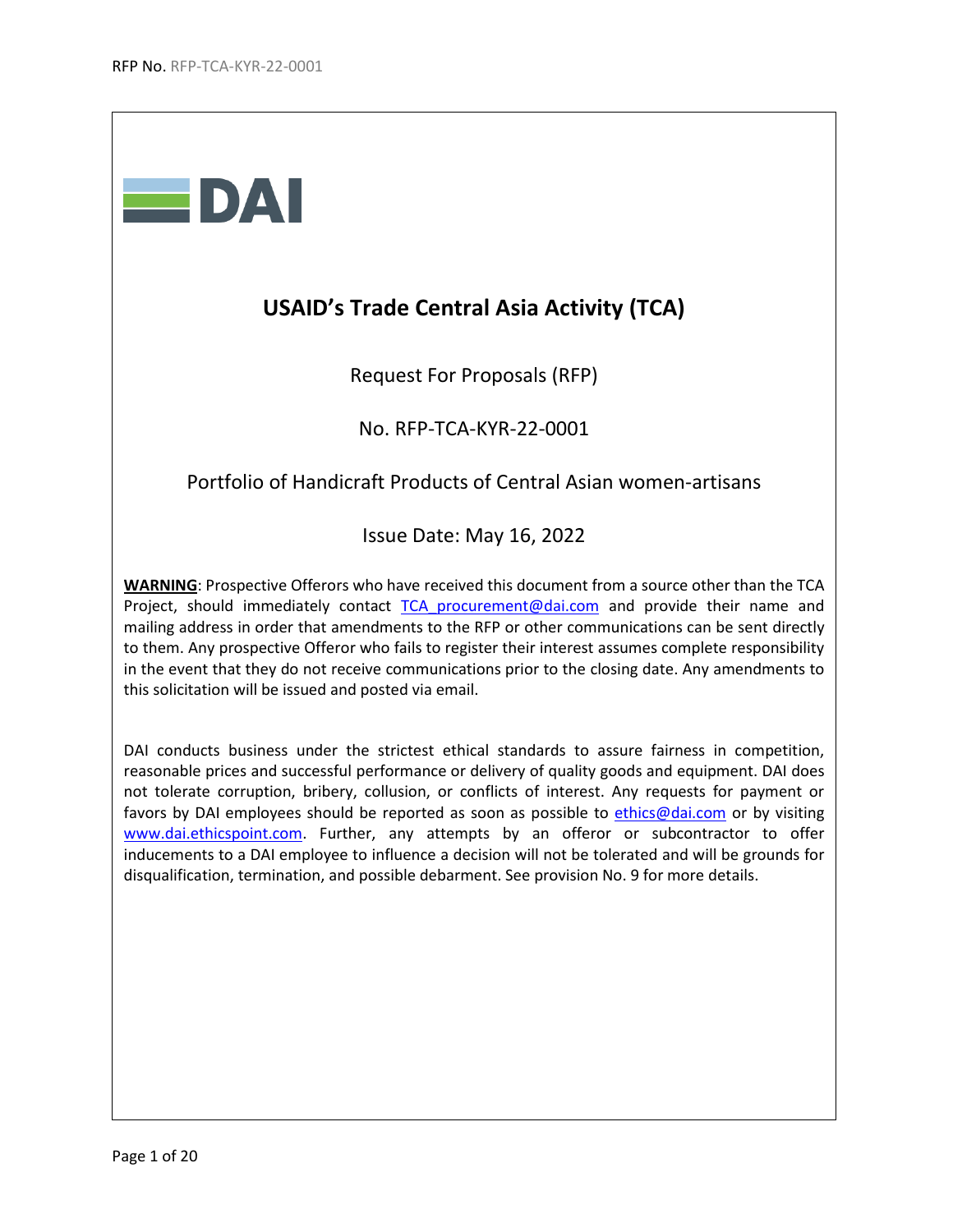| <b>Table of Contents</b> |
|--------------------------|
|--------------------------|

| 1.1  |                                                                                           |
|------|-------------------------------------------------------------------------------------------|
| 1.2  |                                                                                           |
| 1.3  |                                                                                           |
|      |                                                                                           |
| 2.1  |                                                                                           |
| 2.2  |                                                                                           |
| 2.3  |                                                                                           |
|      |                                                                                           |
| 3.1  |                                                                                           |
| 3.2  |                                                                                           |
|      |                                                                                           |
| 4.1  |                                                                                           |
| 5.   |                                                                                           |
| 5.1  |                                                                                           |
| 5.2  |                                                                                           |
| 6.   |                                                                                           |
| 7.   |                                                                                           |
| 8.   |                                                                                           |
| 8.1  |                                                                                           |
| 8.2  |                                                                                           |
| 8.3  |                                                                                           |
| 8.4  |                                                                                           |
| 9.   |                                                                                           |
| 10.  |                                                                                           |
| 10.1 | Attachment A: Scope of Work for Services or Technical Specifications  10                  |
| 10.2 |                                                                                           |
| 10.3 |                                                                                           |
| 10.4 | Attachment D: Instructions for Obtaining an Unique Entity ID (SAM)Number - DAI'S Vendors, |
|      |                                                                                           |
| 10.5 | Attachment E: Self Certification for Exemption from Unique Entity ID (SAM)Requirement 17  |
| 10.6 |                                                                                           |
| 10.7 |                                                                                           |
| 10.8 |                                                                                           |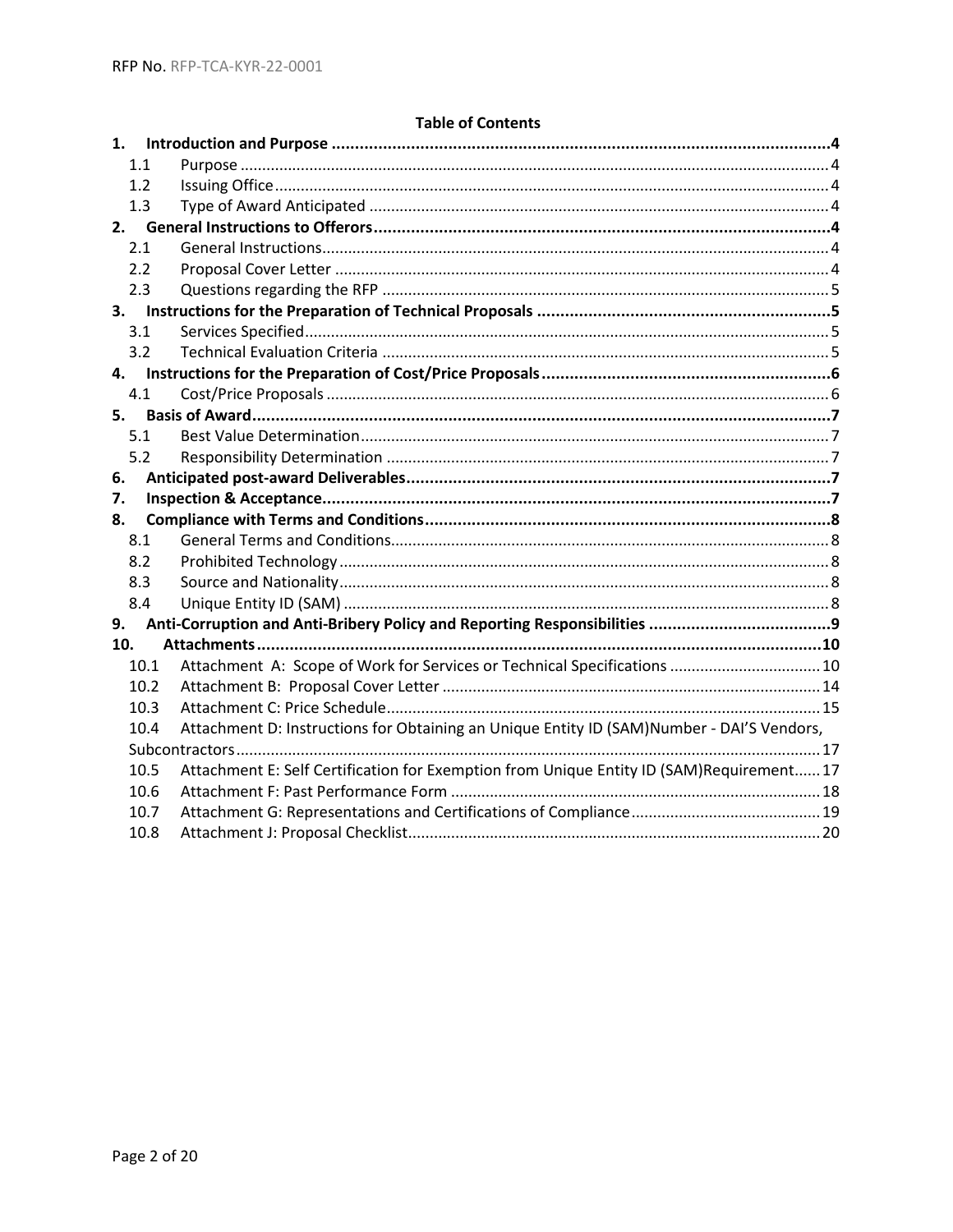## **Synopsis of the RFP**

| RFP No.                                | RFP-TCA-KYR-22-0001                                                                                                                                                                                                                         |
|----------------------------------------|---------------------------------------------------------------------------------------------------------------------------------------------------------------------------------------------------------------------------------------------|
| <b>Issue Date</b>                      | May 16, 2022                                                                                                                                                                                                                                |
| <b>Title</b>                           | Portfolio of Handicraft Products of Central Asian women-artisans                                                                                                                                                                            |
| Issuing Office & Email/Physical        | Attn: Procurement Department, TCA Project                                                                                                                                                                                                   |
| Address for Submission of<br>Proposals | TCA procurementinbox@dai.com                                                                                                                                                                                                                |
| Deadline for Receipt of<br>Questions   | June 1, 2022 5 pm local Almaty, Kazakhstan time.                                                                                                                                                                                            |
| Deadline for Receipt of<br>Proposals   | June 10, 2022 5 pm local Almaty, Kazakhstan time.                                                                                                                                                                                           |
| Point of Contact                       | TCA procurement@dai.com - Procurement Manager                                                                                                                                                                                               |
| <b>Anticipated Award Type</b>          | Firm Fixed Price Purchase Order                                                                                                                                                                                                             |
| <b>Basis for Award</b>                 | An award will be made based on the Trade Off Method. The award<br>will be issued to the responsible and reasonable offeror who<br>provides the best value to DAI and its client using a combination of<br>technical and cost/price factors. |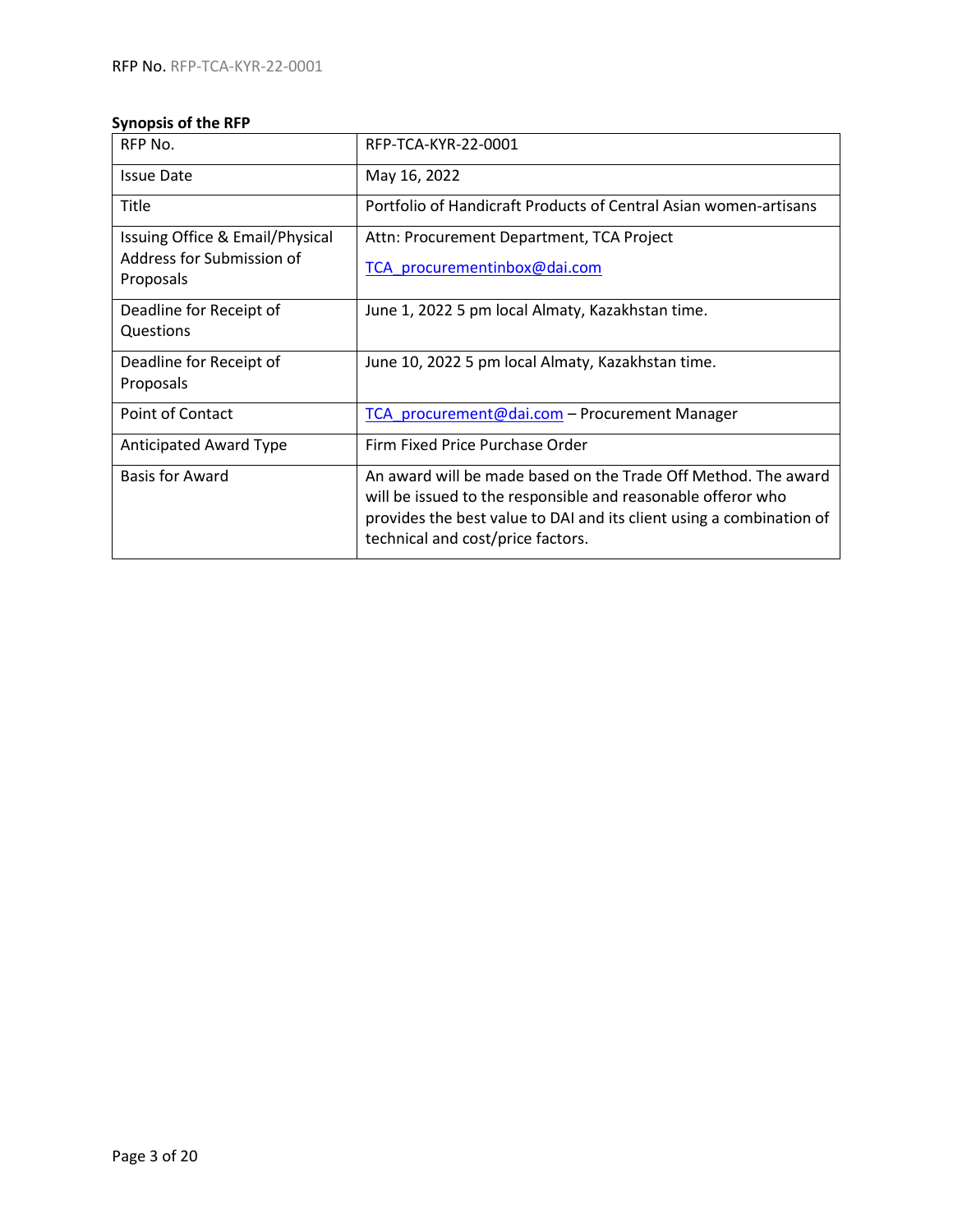## <span id="page-3-0"></span>**1. Introduction and Purpose**

#### <span id="page-3-1"></span>**1.1 Purpose**

DAI, the implementer of the USAID's Trade Central Asia Activity (TCA), invites qualified offerors to submit proposals for the creation of a Portfolio of Handicraft Products of Central Asian Women-Artisans.

#### <span id="page-3-2"></span>**1.2 Issuing Office**

The Issuing Office and Contact Person noted in the above synopsis is the sole point of contact at DAI for purposes of this RFP. Any prospective offeror who fails to register their interest with this office assumes complete responsibility in the event that they do not receive direct communications (amendments, answers to questions, etc.) prior to the closing date.

### <span id="page-3-3"></span>**1.3 Type of Award Anticipated**

DAI anticipates awarding a Firm Fixed Price Purchase Order. This subcontract type is subject to change during the course of negotiations. The award may be divided among multiple parties willing to cosponsor the activity, if required.

A Firm Fixed Price Purchase Order is: An award for a total firm fixed price, for values less than \$150,000, for the provision of specific services, goods, or deliverables and is not adjusted if the actual costs are higher or lower than the fixed price amount. Offerors are expected to include all costs, direct and indirect, into their total proposed price.

## <span id="page-3-4"></span>**2. General Instructions to Offerors**

### <span id="page-3-5"></span>**2.1 General Instructions**

"Offeror", "Subcontractor", and/or "Bidder" means a firm proposing the work under this RFP. "Offer" and/or "Proposal" means the package of documents the firm submits to propose the work.

Offerors wishing to respond to this RFP must submit proposals, in English, in accordance with the following instructions. Offerors are required to review all instructions and specifications contained in this RFP. Failure to do so will be at the Offeror's risk. If the solicitation is amended, then all terms and conditions not modified in the amendment shall remain unchanged.

Issuance of this RFP in no way obligates DAI to award a subcontract or purchase order. Offerors will not be reimbursed for any costs associated with the preparation or submission of their proposal. DAI shall in no case be responsible for liable for these costs.

Proposals are due no later than June 10, 2022, 5 pm, local Almaty, Kazakhstan time, to be submitted via procurement email to TCA procurementinbox@dai.com with the RFP number in the subject line. Proposals should include all costs and technical proposals in the same email. Late offers will be rejected except under extraordinary circumstances at DAI's discretion. All proposals submitted in hardcopy shall be sealed and labeled with the RFP Number.

The submission to DAI of a proposal in response to this RFP will constitute an offer and indicates the Offeror's agreement to the terms and conditions in this RFP and any attachments hereto. DAI reserves the right not to evaluate a non-responsive or incomplete proposal.

## <span id="page-3-6"></span>**2.2 Proposal Cover Letter**

A cover letter shall be included with the proposal on the Offeror's company letterhead with a duly authorized signature and company stamp/seal using Attachment B as a template for the format. The cover letter shall include the following items:

• The Offeror will certify a validity period of 60 days for the prices provided.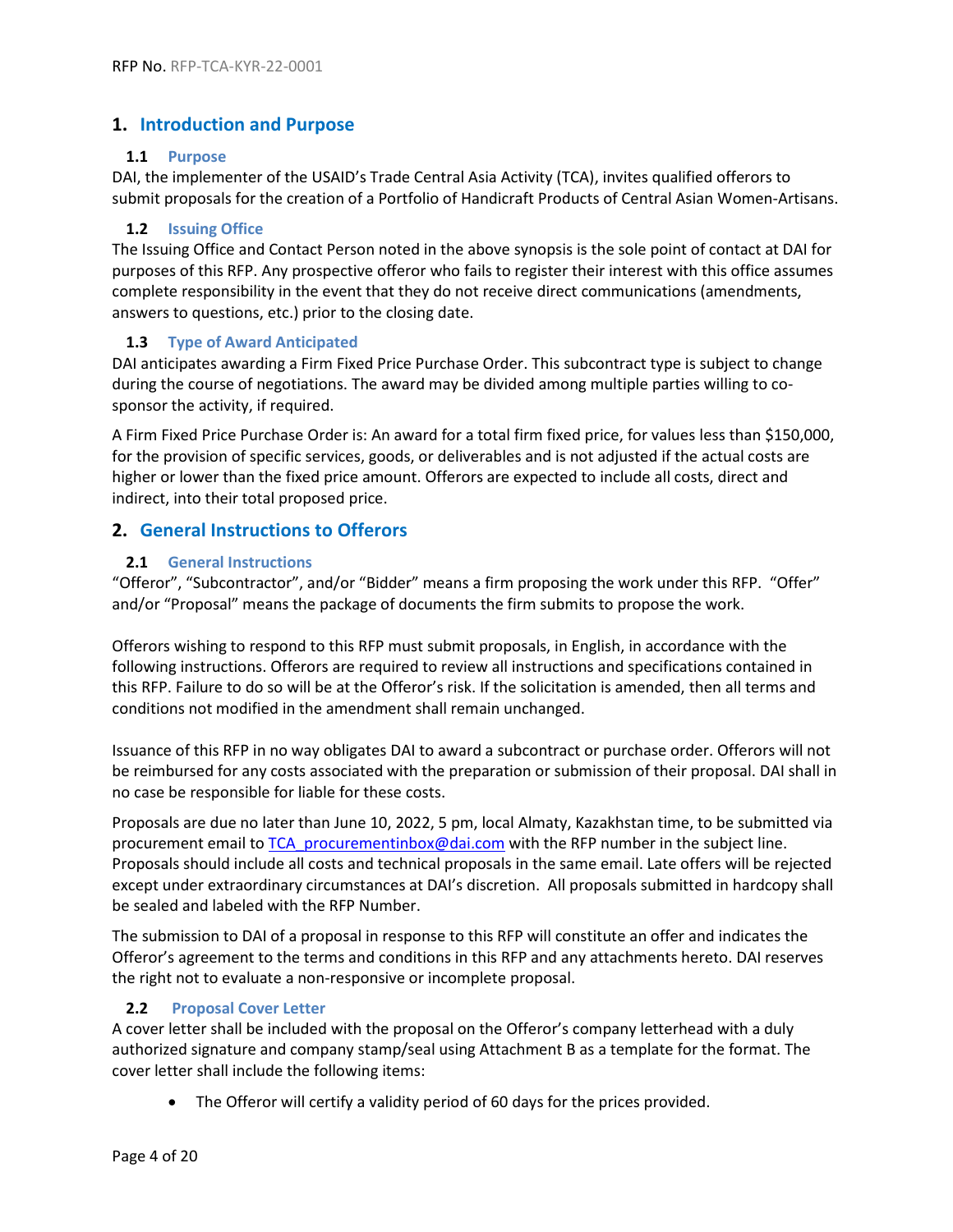• Acknowledge the solicitation amendments received.

#### <span id="page-4-0"></span>**2.3 Questions regarding the RFP**

Each Offeror is responsible for reading and complying with the terms and conditions of this RFP. Requests for clarification or additional information must be submitted in writing via email or in writing to the Issuing Office as specified in the Synopsis above. No questions will be answered by phone. Any verbal information received from a DAI or (insert Project Acronym) employee or other entity shall not be considered as an official response to any question regarding this RFP.

Copies of questions and responses will be distributed in writing to all prospective bidders who are on record as having received this RFP after the submission date specified in the Synopsis above.

### <span id="page-4-1"></span>**3. Instructions for the Preparation of Technical Proposals**

Technical proposals shall be in a separate PDF document sealed in a separate file from cost/price proposals and shall be clearly labeled with title "VOLUME I: TECHNICAL PROPOSAL".

Technical proposals shall include the following contents

- 1. Technical Approach Description of the proposed services which meets or exceeds the stated technical requirements outlined in the Scope of Work (**Attachment A**). The proposal must show how the Offeror plans to complete the work and describe an approach that demonstrates the achievement of timely and acceptable performance of the work.
- **2.** Management approach Description of the Offeror's staff assigned to the project. The proposal should describe how the proposed team members have the necessary experience and capabilities to serve the customer. **The proposal should also include the CV of each proposed staff member who will be implementing this assignment.**
- 3. Corporate Capabilities and Past Performance
	- Company profile information include company organizational chart, number of staffs, main business activities.
	- Provide a list of at least three (3) recent awards of similar scope and duration. The information shall be supplied as a table and shall include the legal name and address of the organization for which services were performed, a description of work performed, the duration of the work and the value of the contract, description of any problems encountered and how it was resolved, and a current contact phone number of a responsible and knowledgeable representative of the organization. See Attachment F.

#### <span id="page-4-2"></span>**3.1 Services Specified**

For this RFP, DAI is in need of the services described in Attachment A.

#### <span id="page-4-3"></span>**3.2 Technical Evaluation Criteria**

Each proposal will be evaluated and scored against the evaluation criteria and evaluation subcriteria, which are stated in the table below. Cost/Price proposals are not assigned points, but for overall evaluation purposes of this RFP, technical evaluation factors other than cost/price, when combined, are considered significantly more important than cost/price factors.

| Criteria                  | Sub-criteria | <b>Maximum Points</b> |
|---------------------------|--------------|-----------------------|
| <b>Technical Approach</b> |              | 32 points             |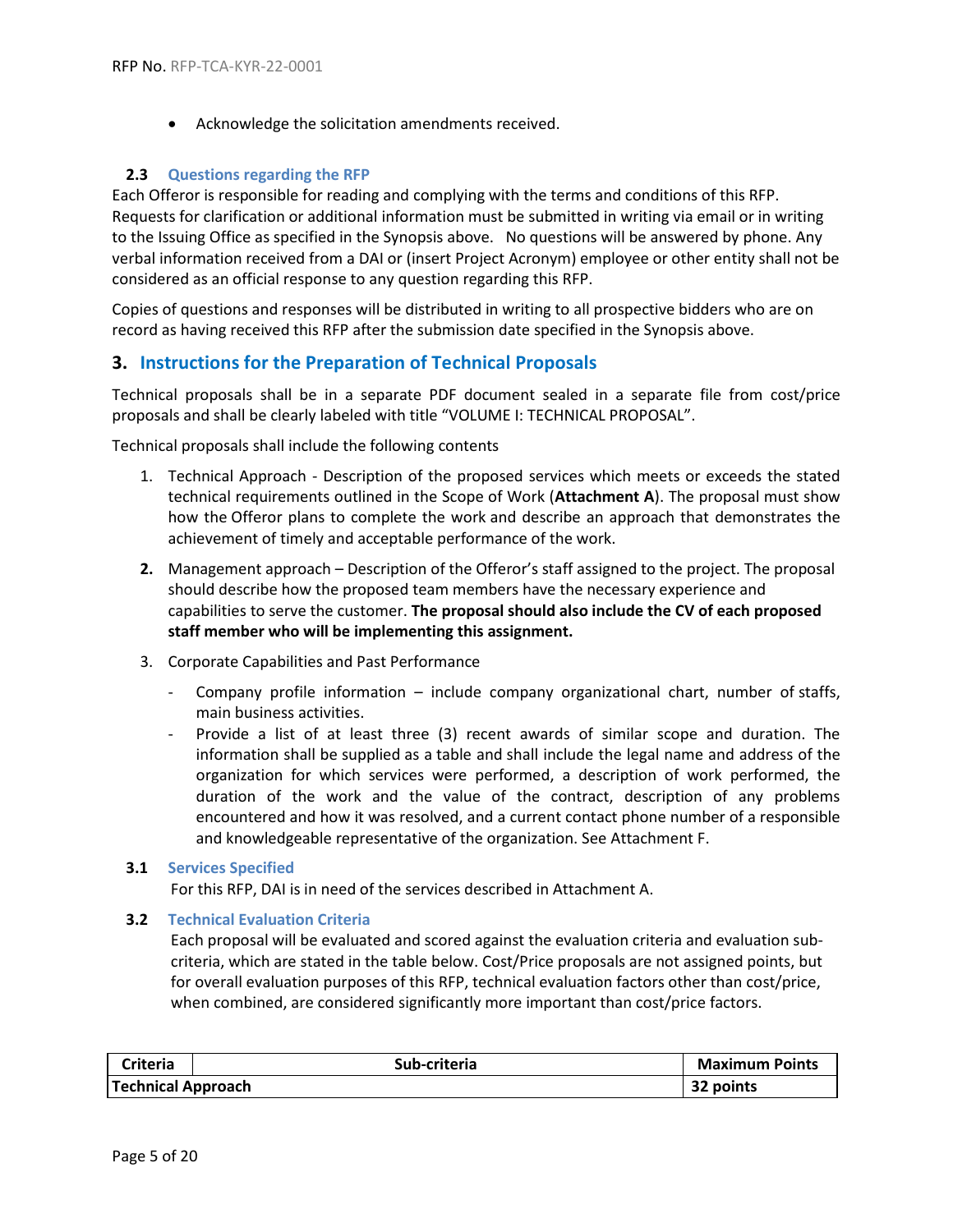| Does the proposal clearly explain, understand, and respond to the<br>requirements of the project as stated in the Scope of Work?                                                                                                                                                                                                                                                                                             | 8 points   |
|------------------------------------------------------------------------------------------------------------------------------------------------------------------------------------------------------------------------------------------------------------------------------------------------------------------------------------------------------------------------------------------------------------------------------|------------|
| Did the bidder explain how they plan to provide services?                                                                                                                                                                                                                                                                                                                                                                    | 8 points   |
| Did the bidders propose the best way to address designing and<br>implementing market-driven approaches to the preservation of<br>cultural heritage through:<br>the sustained production and marketing of handicrafts;<br>$\circ$<br>a focus on crafts produced by women artisans;<br>$\circ$<br>the promotion of artisans and their products through<br>$\circ$<br>high quality Portfolios similar to that described herein. | 8 points   |
| the bidder provide list of established in-house and/or<br>Did<br>independent network(s) of media outlets that can be used to host<br>promotional links, stories, and other promotional items featuring the<br>Portfolio, the Artisans, and their Representative Bodies and not cost<br>to the Artisans, their Representative Bodies, and/or TCA.                                                                             | 8 points   |
| <b>Management Approach</b>                                                                                                                                                                                                                                                                                                                                                                                                   | 40 points  |
| Does the offeror have sufficient staff who are qualified and available<br>to complete the work as proposed?                                                                                                                                                                                                                                                                                                                  | 15 points  |
| Do the proposed team members have necessary experience and<br>capabilities to fulfill the Scope of Work?                                                                                                                                                                                                                                                                                                                     | 15 points  |
| Does the offeror provide a realistic and comprehensive management<br>approach to be able to complete the proposed technical work?                                                                                                                                                                                                                                                                                            | 10 points  |
| <b>Corporate Capabilities and Past Performance</b>                                                                                                                                                                                                                                                                                                                                                                           | 28 points  |
| Does the organization have a good track record in conducting similar<br>work and magnitude as the scope of work?                                                                                                                                                                                                                                                                                                             | 20 points  |
| Did the bidder provide information that proves its capabilities in the<br>preservation of cultural heritage?                                                                                                                                                                                                                                                                                                                 | 8 points   |
| <b>Total Points</b>                                                                                                                                                                                                                                                                                                                                                                                                          | 100 points |

## <span id="page-5-0"></span>**4. Instructions for the Preparation of Cost/Price Proposals**

#### <span id="page-5-1"></span>**4.1 Cost/Price Proposals**

Cost/Price proposals shall be sealed in a separate PDF envelope from technical proposals and shall be clearly labeled as "VOLUME II: COST/PRICE PROPOSAL".

Provided in Attachment C is a template for the Price Schedule, for firm-fixed price awards. For costreimbursable or time & material awards, the offeror shall provide a fully detailed budget. Offerors shall complete the template including as much detailed information as possible.

It is important to note that Value Added Tax (VAT) shall be included on a separate line. These services are eligible for VAT exemption under the DAI prime contract. The Subcontractor is responsible for all applicable taxes and fees, as prescribed under the applicable laws for income, compensation, permits, licenses, and other taxes and fees due as required.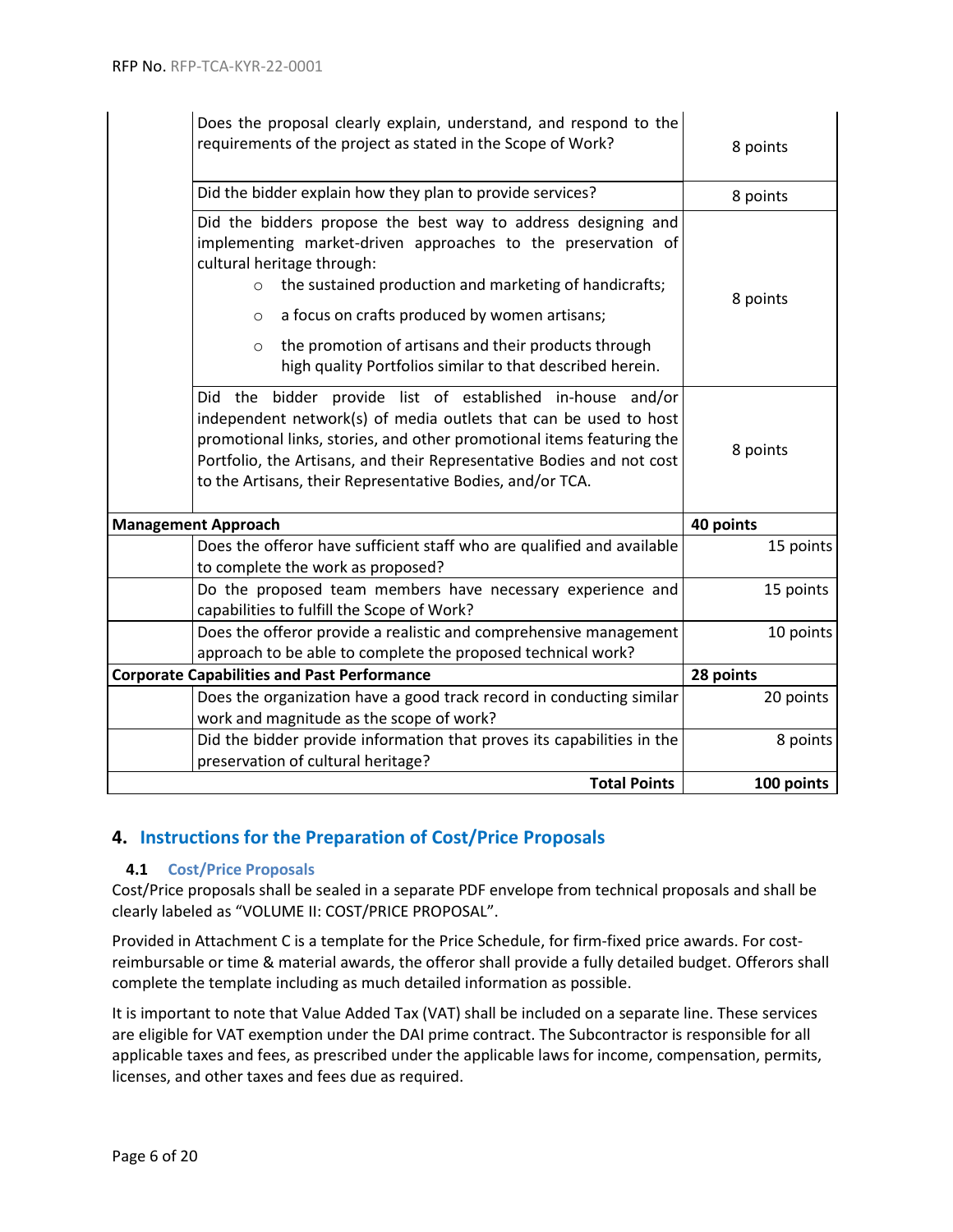## <span id="page-6-0"></span>**5. Basis of Award**

#### <span id="page-6-1"></span>**5.1 Best Value Determination**

DAI will review all proposals, and make an award based on the technical and cost evaluation criteria stated above and select the offeror whose proposal provides the best value to DAI. DAI may also exclude an offer from consideration if it determines that an Offeror is "not responsible", i.e., that it does not have the management and financial capabilities required to perform the work required.

Evaluation points will not be awarded for cost. Cost will primarily be evaluated for realism and reasonableness. DAI may award to a higher priced offeror if a determination is made that the higher technical evaluation of that offeror merits the additional cost/price.

DAI may award to an Offeror without discussions; therefore, the initial offer **must contain the Offeror's best price and technical terms.** 

### <span id="page-6-2"></span>**5.2 Responsibility Determination**

DAI will not enter into any type of agreement with an Offeror prior to ensuring the Offeror's responsibility. When assessing an Offeror's responsibility, the following factors are taken into consideration:

- 1. Provide evidence of the required business licenses to operate in the host country.
- 2. Evidence of a Unique Entity ID (SAM) number (explained below and instructions contained in Attachment D).
- 3. The source, origin and nationality of the products or services are not from a Prohibited Country (explained below).
- 4. Having adequate financial resources to finance and perform the work or deliver goods or the ability to obtain financial resources without receiving advance funds from DAI.
- 5. Ability to comply with required or proposed delivery or performance schedules.
- 6. Have a satisfactory past performance record.
- 7. Have a satisfactory record of integrity and business ethics.
- 8. Have the necessary organization, experience, accounting, and operational controls and technical skills.
- 9. Have the necessary production, construction, and technical equipment and facilities if applicable.
- 10. Be qualified and eligible to perform work under applicable laws and regulations.

## <span id="page-6-3"></span>**6. Anticipated post-award Deliverables**

Upon award of a subcontract, the deliverables and deadlines detailed in the Attachment A will be submitted to DAI. The Offeror should detail proposed costs per deliverable in the Price Schedule. All of the deliverables must be submitted to and approved by DAI before payment will be processed.

## <span id="page-6-4"></span>**7. Inspection & Acceptance**

The designated DAI Project Manager will inspect from time to time the services being performed to determine whether the activities are being performed in a satisfactory manner, and that all equipment or supplies are of acceptable quality and standards. The subcontractor shall be responsible for any countermeasures or corrective action, within the scope of this RFP, which may be required by the DAI Chief of Party as a result of such inspection.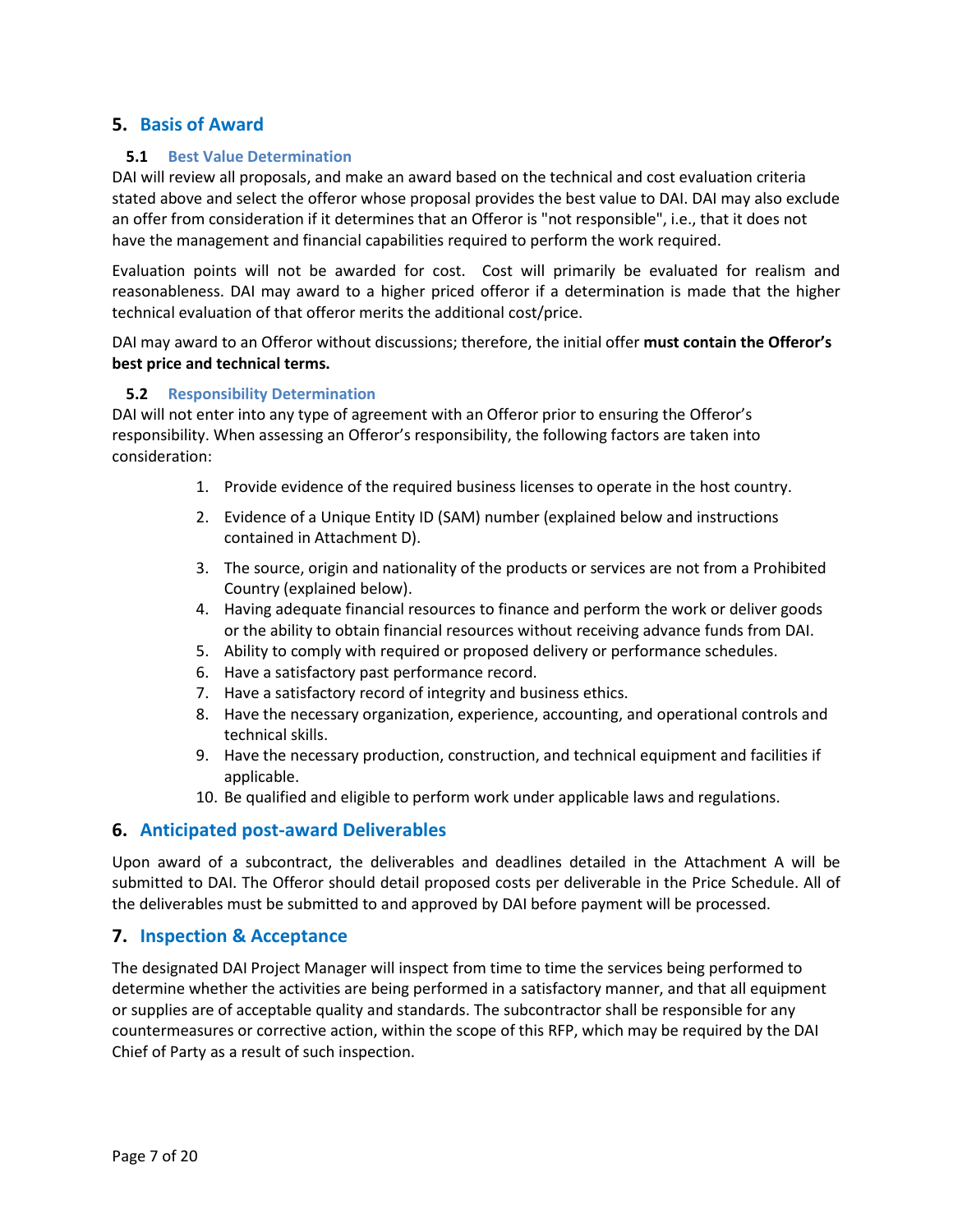## <span id="page-7-0"></span>**8. Compliance with Terms and Conditions**

#### <span id="page-7-1"></span>**8.1 General Terms and Conditions**

Offerors agree to comply with the general terms and conditions for an award resulting from this RFP. The selected Offeror shall comply with all Representations and Certifications of Compliance listed in Attachment G.

#### <span id="page-7-2"></span>**8.2 Prohibited Technology**

Bidders MUST NOT provide any goods and/or services that utilize telecommunications and video surveillance products from the following companies: Huawei Technologies Company, ZTE Corporation, Hytera Communications Corporation, Hangzhou Hikvision Digital Technology Company, or Dahua Technology Company, or any subsidiary or affiliate thereof, in compliance with FAR 52.204-25.

#### <span id="page-7-3"></span>**8.3 Source and Nationality**

Under the authorized geographic code for its contract DAI may only procure goods and services from the following countries.

**Geographic Code 937:** Goods and services from the United States, the cooperating country, and

"Developing Countries" other than "Advanced Developing Countries: excluding prohibited countries. A

list of the "Developing Countries" as well as "Advanced Developing Countries" can be found at:

## *<http://www.usaid.gov/policy/ads/300/310maa.pdf>* and

*<http://www.usaid.gov/policy/ads/300/310mab.pdf>* respectively.

**Geographic Code 110:** Goods and services from the United States, the independent states of the former Soviet Union, or a developing country, but excluding Prohibited Countries.

DAI must verify the source and nationality of goods and services and ensure (to the fullest extent possible) that DAI does not procure any goods or services from prohibited countries listed by the Office of Foreign Assets Control (OFAC) as sanctioned countries. OFAC sanctioned countries may be searched within the System for Award Management (SAM) at [www.SAM.gov.](../../../gmyrzakmat/AppData/Local/Microsoft/Windows/gmyrzakmat/AppData/Local/AppData/Local/naugustin/AppData/Local/Microsoft/hrobertson/Users/hrobertson/AppData/Local/Temp/notesFFF692/www.SAM.gov) The current list of countries under comprehensive sanctions include: Cuba, Iran, North Korea, Sudan, and Syria. Goods may not transit through or be assembled in comprehensive sanctioned origin or nationality countries nor can the vendor be owned or controlled by a prohibited country. DAI is prohibited from facilitating any transaction by a third party if that transaction would be prohibited if performed by DAI.

By submitting a proposal in response to this RFP, Offerors confirm that they are not violating the Source and Nationality requirements of the goods or services being offered and that the goods and services comply with the Geographic Code and the exclusions for prohibited countries outlined above.

## <span id="page-7-4"></span>**8.4 Unique Entity ID (SAM)**

There is a **mandatory** requirement for your organization to provide a Unique Entity ID (SAM)to DAI. Without a Unique Entity ID (SAM), DAI cannot deem an Offeror "responsible" to conduct business with and therefore, DAI will not enter into a subcontract/purchase order or monetary agreement with any organization. The determination of a successful offeror/applicant resulting from this RFP/RFQ/RFA is contingent upon the winner providing a Unique Entity ID (SAM)to DAI. Offerors who fail to provide Unique Entity ID (SAM)will not receive an award and DAI will select an alternate Offeror.

All U.S. and foreign organizations which receive first-tier subcontracts/ purchase orders with a value of \$30,000 and above **are required** to obtain a Unique Entity ID (SAM)prior to signing of the agreement. Organizations are exempt from this requirement if the gross income received from all sources in the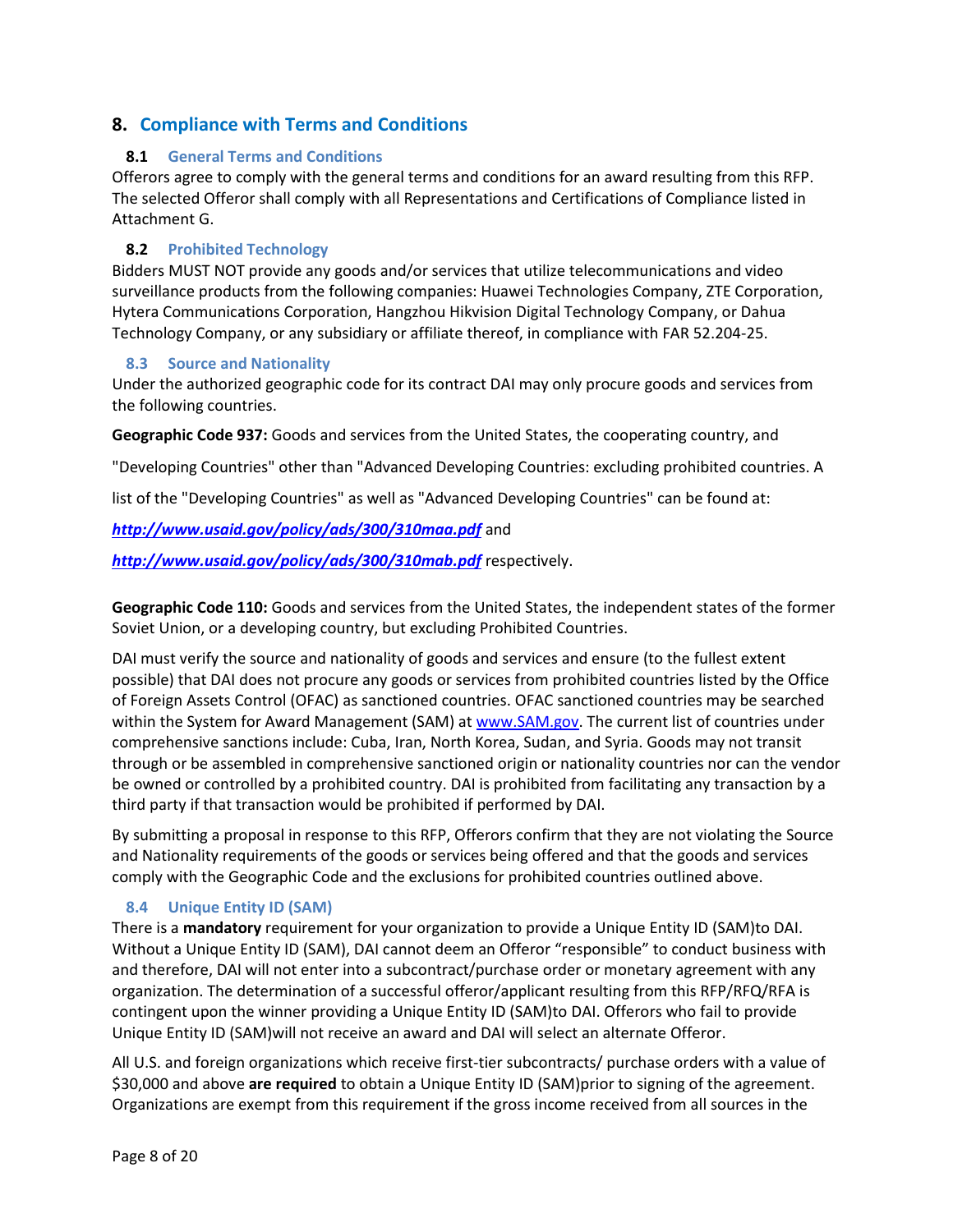previous tax year was under \$300,000. DAI requires that Offerors sign the self-certification statement if the Offeror claims exemption for this reason.

For those required to obtain a Unique Entity ID (SAM), see Attachment D - Instructions for Obtaining a Unique Entity ID (SAM)- DAI'S Vendors, Subcontractors

For those not required to obtain a Unique Entity ID (SAM), see Attachment E: Self Certification for Exemption from Unique Entity ID (SAM)Requirement

## <span id="page-8-0"></span>**9. Anti-Corruption and Anti-Bribery Policy and Reporting Responsibilities**

DAI conducts business under the strictest ethical standards to assure fairness in competition, reasonable prices and successful performance or delivery of quality goods and equipment. **DAI does not tolerate the following acts of corruption:**

- Any requests for a bribe, kickback, facilitation payment or gratuity in the form of payment, gift or special consideration by a DAI employee, Government official, or their representatives, to influence an award or approval decision.
- Any offer of a bribe, kickback, facilitation payment or gratuity in the form of payment, gift or special consideration by an offeror or subcontractor to influence an award or approval decision.
- Any fraud, such as mis-stating or withholding information to benefit the offeror or subcontractor.
- Any collusion or conflicts of interest in which a DAI employee, consultant, or representative has a business or personal relationship with a principal or owner of the offeror or subcontractor that may appear to unfairly favor the offeror or subcontractor. Subcontractors must also avoid collusion or conflicts of interest in their procurements from vendors. Any such relationship must be disclosed immediately to DAI management for review and appropriate action, including possible exclusion from award.

These acts of corruption are not tolerated and may result in serious consequences, including termination of the award and possible suspension and debarment by the U.S. Government, excluding the offeror or subcontractor from participating in future U.S. Government business.

Any attempted or actual corruption should be reported immediately by either the offeror, subcontractor, or DAI staff to:

- Toll-free Ethics and Compliance Anonymous Hotline at (U.S.) +1-503-597-4328
- Hotline website www.DAI.ethicspoint.com, or
- Email to [Ethics@DAI.com](mailto:Ethics@DAI.com)
- USAID's Office of the Inspector General Hotline at hotline@usaid.gov.

By signing this proposal, the offeror confirms adherence to this standard and ensures that no attempts shall be made to influence DAI or Government staff through bribes, gratuities, facilitation payments, kickbacks, or fraud. The offeror also acknowledges that violation of this policy may result in termination,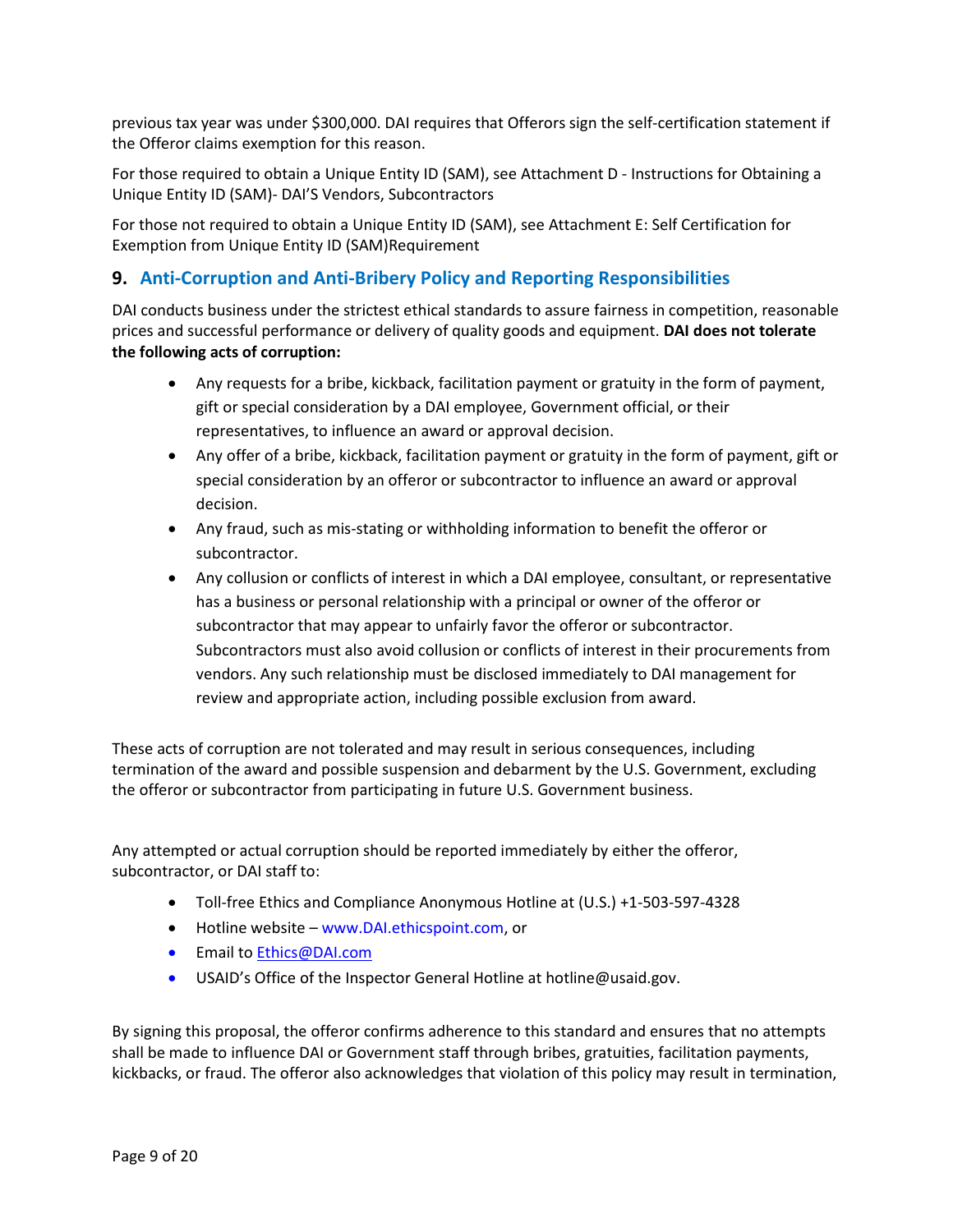repayment of funds disallowed by the corrupt actions and possible suspension and debarment by the U.S. Government.

### <span id="page-9-0"></span>**10. Attachments**

#### <span id="page-9-1"></span>**10.1 Attachment A: Scope of Work for Services or Technical Specifications**

#### **BACKGROUND**

Greater economic participation of women has been shown by myriad studies to have broad positive social impacts, particularly in the health and education of children. Central Asian countries have a long way to go to reach gender parity in their labor forces. Women have relatively low participation in these economies and receive lower wages than men. In the past 18 months, COVID-related disruptions have disproportionally impacted women employees and entrepreneurs, particularly in rural areas.

The UN Gender Inequality Index (GII; 0 = fully equal) indicates the potential human development lost due to gender inequality. The world average GII score in 2019 was 0.436, which indicates a 43.6% loss in potential human development due to inequality. GII varies greatly in this SOW's Target Countries - Kazakhstan (.190; 44th of 178 countries), Uzbekistan (.288; 62<sup>nd</sup>), Tajikistan (0.314; 70<sup>th</sup>), Kyrgyz Republic (0.369; 82<sup>nd</sup>), Turkmenistan (NA). In 2015, McKinsey Global Institute reported that in a "full potential" scenario in which women play an identical role in labor markets to that of men, as much as \$28 trillion, or 26 percent, could be added to global annual GDP by 2025."

In rural areas, in addition to generating some income, women and their families also serve as guardians of the local, national, and regional history and cultural heritage. They are the custodians of centuries-old traditions in carpet and textile weaving, embroidery, silk making, wood carving, metal working, ceramics, and jewelry making and other handicrafts. For generations, these products have been a source of beauty, history, pride, identity, heritage, and tradition. Crafts create employment directly and through their important linkage to tourism, fairs, festivals, and other events. If managed properly and exposed to wider markets, they can drive greater income, education, and better the lives of rural families, particularly for women and girls.

USAID remains committed to reducing the gender gap in Central Asia. This scope of work focuses on improving female economic participation and income generation by enhancing the marketing of female craft artisans in the Target Countries. It also promotes greater connectivity between Central Asia. It is an outgrowth of a two-day webinar in 2021 entitled Women in Crafts: Opportunities for Connectivity and Digital Trade, which was cosponsored by USAID CTJ, the Commercial Law Development Program (CLDP) of the U.S. Department of Commerce, and the regional office of the UN's Food and Agriculture Organization (FAO). The webinar was well attended by leading women artisans, businesswomen's associations, relevant NGOs, B2C e-commerce platforms, other USAID projects. Participants highlighted the need to improve their domestic and international marketing.

Th[e Central Asia Trade Forum \(CATF\) website](https://catradeforum.org/) is a unique platform for the introduction of new regional and international market opportunities for Central Asia's growing business community. This unique platform plays its decade-long role in stimulating and accelerating sustainable economic growth in Central Asia through regional collaboration and cooperation.

#### **OBJECTIVE**

The objective of this scope of work is to select a Vendor that will be responsible for the creation of a Portfolio of handicraft products (hereinafter referred to as the "Portfolio") to improve the marketability of the products of a representative sample of woman-run private small- and medium-size handicraft businesses operating in the target countries (Kazakhstan, Kyrgyzstan, Tajikistan, Turkmenistan, and Uzbekistan).

#### **OVERALL APPROACH**

To accomplish the objective above, the competitively selected vendor (hereinafter referred to as the "Vendor") will take the 5-step approach described below. To minimize the risks associated with COVID-19, international travel has been eliminated from this scope: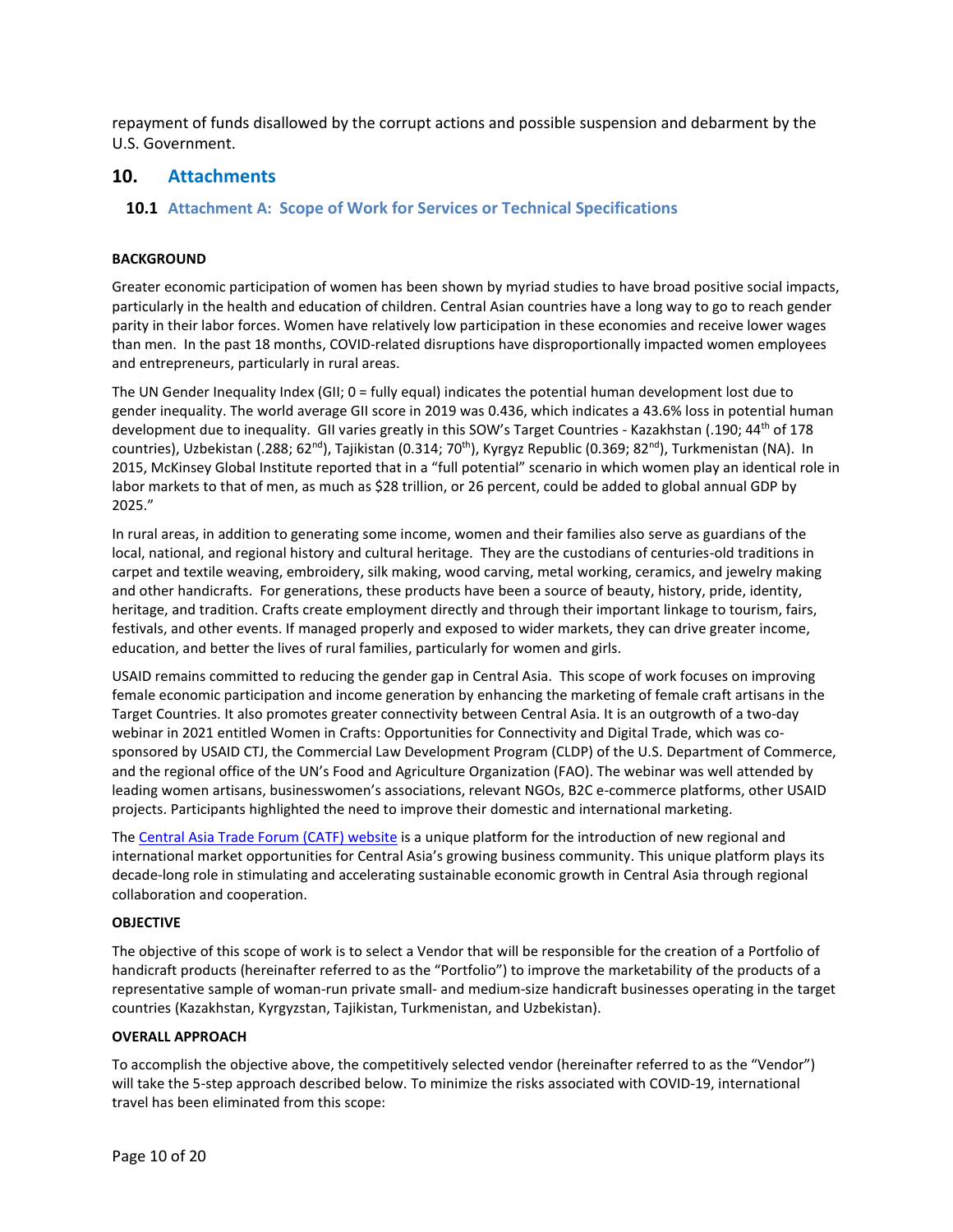1. Propose, cost, and if selected, implement a detailed design, creation, and public dissemination of the Portfolio in one or more electronic formats, which will enable: a) to print the Portfolio in its entirety and/or in part, both on paper or via other promotional media by the featured artisans themselves, organizations representing female artisans, and other identified stakeholders; b) TCA to post the Portfolio on the permanent website of the Central Asia Trade Forum; and c) placement of multiple internet links to the Portfolio, including but not limited to promulgation of the Portfolio worldwide through media/website controlled by the Vendor or accessible by the Vendor at no additional charge to the Artisans or TCA.

2. Contact and collaborate closely with one or more organizations representing female artisans and businesswomen in the handicrafts sector (hereinafter referred to as "Representative Bodies;" an indicative list will be provided to the selected vendor) and select **up to 10 women artisans** representing a variety of craft genres **in each of the Target Countries (total up to 50)**. These women artisans will be featured along with their products and their workshops in the Portfolio.

3. Propose and engage an expert with hands-on handicraft experience in Central Asia and/or neighboring regions in a) developing a marketing strategy for Central Asian artisan enterprises in order to increase sales/export; b) facilitating a 3-day virtual coaching program for up to 50 women artisans to increase awareness of handmade products in global market. The coaching program should focus on current world handicraft trends and markets, handicraft product development and benefits of e-commerce platforms and include case studies relevant to Central Asian region. Duration of the group coaching session shall be not less than 2 hours. Requested marketing strategy for Central Asian artisans is expected to be part of a coaching program. This expert will remotely facilitate requested coaching work. The Russian interpreter/s for the coaching program and translation of program materials to be provided by TCA.

4. Oversee design, photographing, writing, and otherwise documenting the story of crafts artisans, their businesses, and their products to enable inclusion of this key information in the Portfolio. The photography supporting the story shall produce three high quality (resolution 300 dots per inch) photographs in .JPEG format for each of the following categories: a) the artisan; b) the artisan's workshop; c) three different artisan products in the process of creation, preferably together with the hands of artisan at various stages of the process of creation; and d) a range of finished products of the artisan. Vendor should develop Terms of Reference and propose a professional photographer per Target Country with prior experience photographing artisans at work. The photographer(s) will be hired by TCA upon the recommendation of the Vendor.

5. Develop and virtually deliver **Awareness Workshop** of the developed Portfolio to selected 10 women artisans per Target Country. These **Awareness Workshop** will consist of step-by-step instructions on the use of the Portfolio for promotion, including a) on how to edit/update the content of the Portfolio; b) post links to the Portfolio's URL on the Central Asia Trade Forum (CATF) website and on various websites, blogs, and other forms of social media; c) various newsletters and similar promotional materials. The Russian interpreter/s for Awareness Workshop to be provided by TCA.

The Portfolio will be uploaded to the CATF website and will be globally accessible by linking online advertising to the Portfolio's URL on that website.

The Portfolio should be properly branded in line with USAID branding requirements, as directed by TCA. These directions will be provided by TCA following award.

#### **PARTIES' ROLES AND RESPONSIBILITIES**

While implementing the Activity, TCA shall take responsibility for the following:

- a. Provide a list with the names and contact information of Representative Bodies to the Vendor;
- b. Connect the Vendor with other organizations co-sponsoring the Activity, as necessary;
- c. Contract the identified photographers in each of the Target Countries;
- d. Provide the Vendor with USAID branding and marking requirements and necessary logos and disclaimers;
- e. Upload the Portfolio to and maintain page on Central Asia Trade Forum (CATF) website;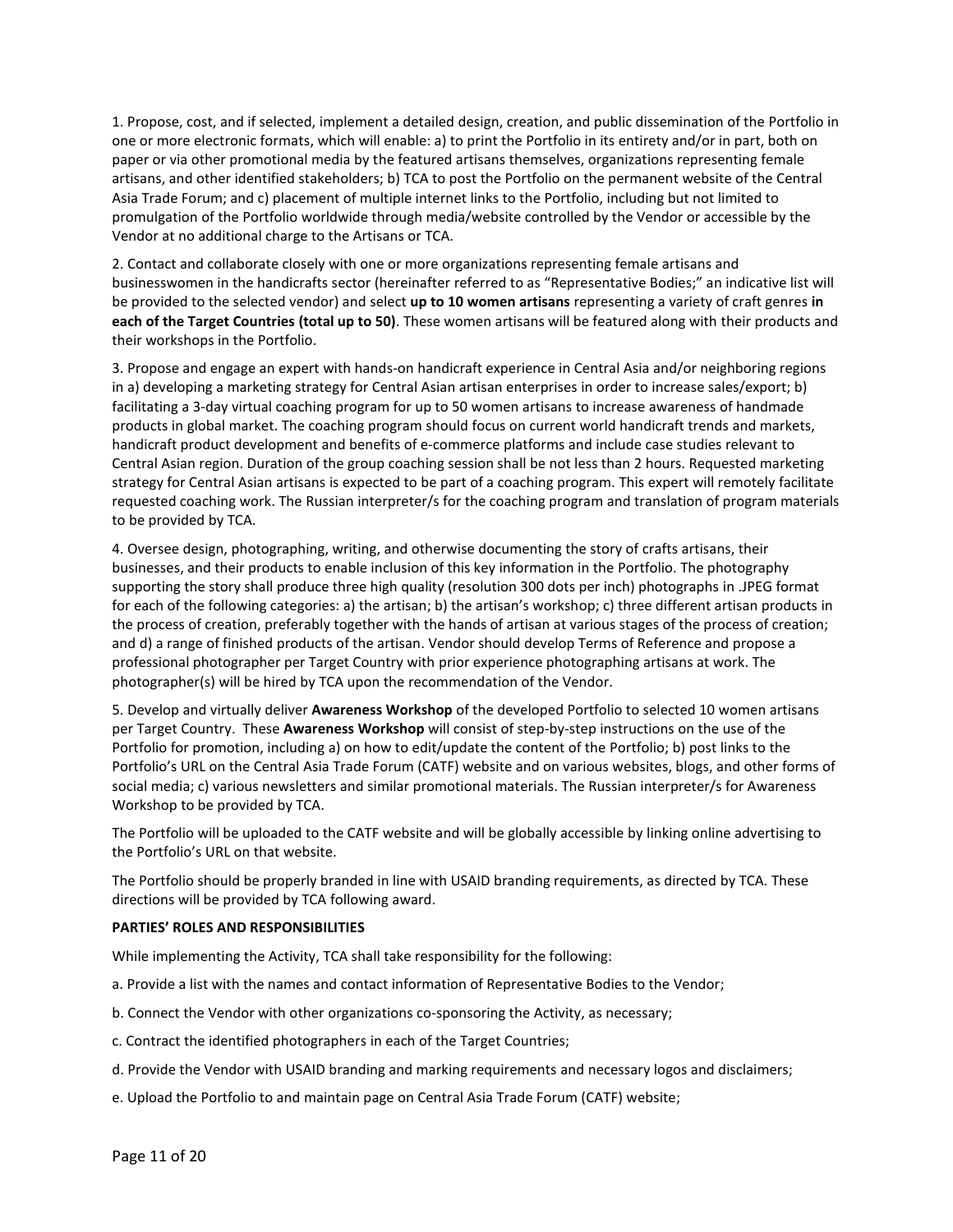The Vendor shall be responsible for overall management and implementation of the activity as outlined above. Also, Vendor's responsibilities shall include the following:

- a. Manage the Portfolio development and regularly provide updates to TCA;
- b. Identify 10 women-artisans in each of the Target Countries;

c. Instruct the photographers on the requirements for the photographs by developing technical specifications for the quality and content of photos;

d. Collect the photographs and key information on artisans (e.g., contact information and stories on the artisans and their businesses, and design, develop, and deliver in electronic format a high-quality Portfolio that incorporates the photographs and key information. The Portfolio should be editable and printable to enable updates of the information on artisans in its first edition and to enable the addition of new artisans in subsequent updated editions;

e. Develop the Portfolio's content (a story/description of artisans' business and their products, including their supply chain) in English and Russian languages;

f. Link the Portfolio to Vendor's website, Central Asian Representative Bodies' websites and at least two (2) international websites negotiated/accessible by the Vendor to promote artisans' business;

g. Prepare and deliver Awareness Workshop and group and individual coaching sessions for selected women-artisans.

#### **DELIVERABLES**

Following selection, the Vendor shall submit the deliverables described in the following deliverables table on or before the dates specified in that table. The dates below are illustrative, with the final due dates to be determined with the successful Offeror based on their technical proposal.

| No.            | <b>Deliverables Table</b>                                                     |                 |         |  |  |  |  |  |
|----------------|-------------------------------------------------------------------------------|-----------------|---------|--|--|--|--|--|
|                | <b>Deliverable</b>                                                            | <b>Due Date</b> | Payment |  |  |  |  |  |
| $\mathbf{1}$   | Bi-weekly progress reports (PDF format) beginning one week after signing of   |                 |         |  |  |  |  |  |
|                | PO, the format will be provided by TCA                                        | multiple        |         |  |  |  |  |  |
|                | A list of selected 10 women-artisans (PDF format) per country (names, email   |                 |         |  |  |  |  |  |
|                | addresses, cellphone numbers) as a result of collaboration with the           |                 |         |  |  |  |  |  |
| $\overline{2}$ | Representative Bodies. Artisan selections to be approved by TCA;              |                 |         |  |  |  |  |  |
|                | List of potential professional photographers per Target Country;              |                 |         |  |  |  |  |  |
|                | Development of Terms of Reference for photographer/s.                         |                 |         |  |  |  |  |  |
|                |                                                                               | July, 2022      | 20%     |  |  |  |  |  |
|                | Engagement of an Expert to develop a) marketing strategy to increase sales of |                 |         |  |  |  |  |  |
|                | artisans in CA; b) group coaching for selected artisans;                      |                 |         |  |  |  |  |  |
|                | Developed written Marketing Strategy and Coaching Program materials in PDF    |                 |         |  |  |  |  |  |
| 3              | format:                                                                       |                 |         |  |  |  |  |  |
|                | Summary of Coaching Program with recommendations and a list of                |                 | 20%     |  |  |  |  |  |
|                | participants;                                                                 | July,           |         |  |  |  |  |  |
|                |                                                                               | 2022            |         |  |  |  |  |  |
|                | Draft Portfolio in electronic format for review and the draft Awareness       |                 | 30%     |  |  |  |  |  |
|                | Workshop for review. The Draft Portfolio should include 10 women artisans in  |                 |         |  |  |  |  |  |
| 4              | a variety of craft genres from each of the 5 Target Countries along with the  |                 |         |  |  |  |  |  |
|                | profile content;                                                              |                 |         |  |  |  |  |  |
|                |                                                                               | August, 2022    |         |  |  |  |  |  |
|                | Final approved Portfolio in electronic format linked to Vendor's website, CA  |                 | 20%     |  |  |  |  |  |
| 5              | Representative Bodies, and other international websites at no cost for        |                 |         |  |  |  |  |  |
|                | artisans:                                                                     |                 |         |  |  |  |  |  |
|                | Final Awareness Workshop virtually delivered to artisans;                     | September,      |         |  |  |  |  |  |
|                |                                                                               | 2022            |         |  |  |  |  |  |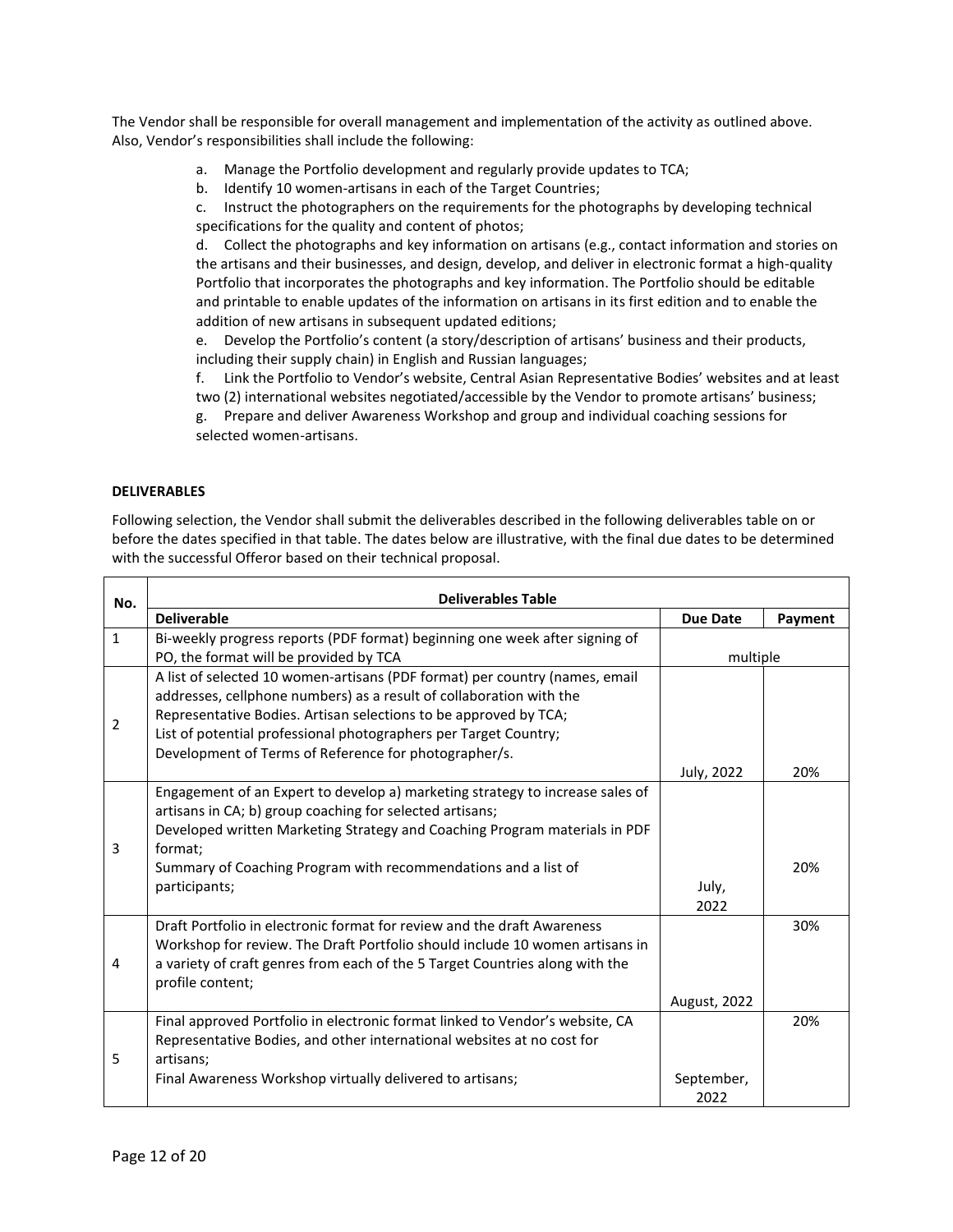|   | Final Report documenting implementation of sub-activities 1 through 5 of the |            | 10% |
|---|------------------------------------------------------------------------------|------------|-----|
|   | Overall Approach above, including published posts/stories and other          | September- |     |
| 6 | promotional publication featuring the Portfolio.                             | October,   |     |
|   |                                                                              | 2022       |     |

**\*** The photographer will be hired by TCA upon the recommendation of the Vendor.

#### **DESIRED VENDOR QUALIFICATIONS**

The selected Vendor is expected to have the following characteristics and qualifications:

- A recognized reputation for excellence in the preservation of cultural heritage;
- Documented experience in designing and implementing market-driven approaches to the preservation of cultural heritage through:
	- o the sustained production and marketing of handicrafts;
	- o a focus on crafts produced by women artisans preferred;
	- o the promotion of artisans and their products through high quality Portfolios similar to that described herein.
- An established in-house and/or independent network(s) of media outlets that can be used to host promotional links, stories, and other promotional items featuring the Portfolio.
- Prior experience collaborating with handicraft organizations/Representative Bodies in Central Asia and/or neighboring regions.

#### **REPORTING**

The selected Vendor shall report to TCA Kyrgyzstan Country Director.

**Note that the contract might be divided between several parties willing to co-sponsor the activity.**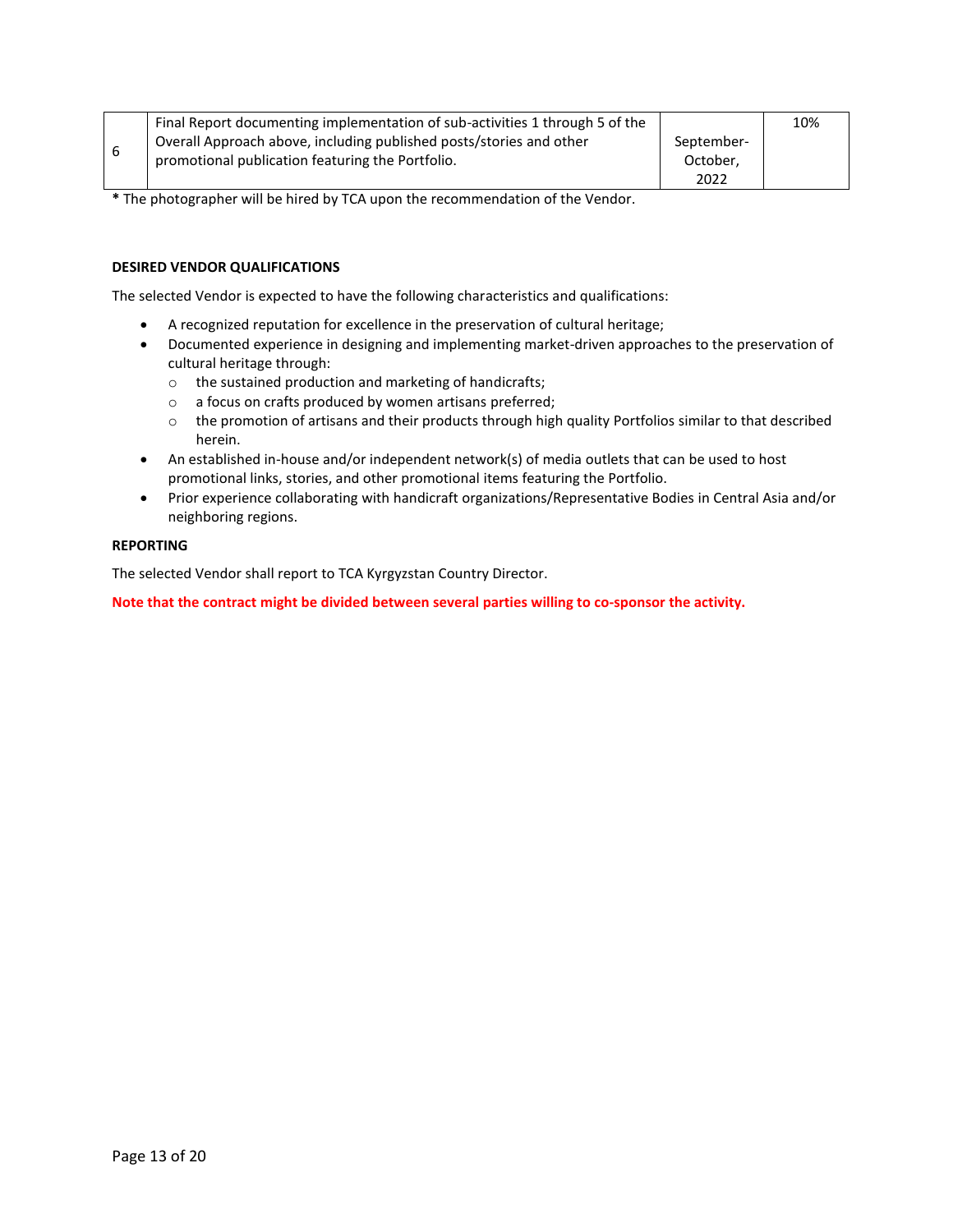#### <span id="page-13-0"></span>**10.2 Attachment B: Proposal Cover Letter**

[On Firm's Letterhead]

#### <Insert date>

TO: Click here to enter text.

DAI Global, LLC.

We, the undersigned, provide the attached proposal in accordance with **RFP-**Click here to enter text.**-**Click here to enter text. issued on Click here to enter text.. Our attached proposal is for the total price of <Sum in Words (\$0.00 Sum in Figures) >. I certify a validity period of Click here to enter text. days for the prices provided in the attached Price Schedule/Bill of Quantities. Our proposal shall be binding upon us subject to the modifications resulting from any discussions. *Offeror shall verify here the items specified in this RFP document.*

We understand that DAI is not bound to accept any proposal it receives. Yours sincerely,

Authorized Signature: Name and Title of Signatory: Click here to enter text. Name of Firm: Click here to enter text. Address: Click here to enter text. Telephone: Click here to enter text. Email: Click here to enter text. Company Seal/Stamp: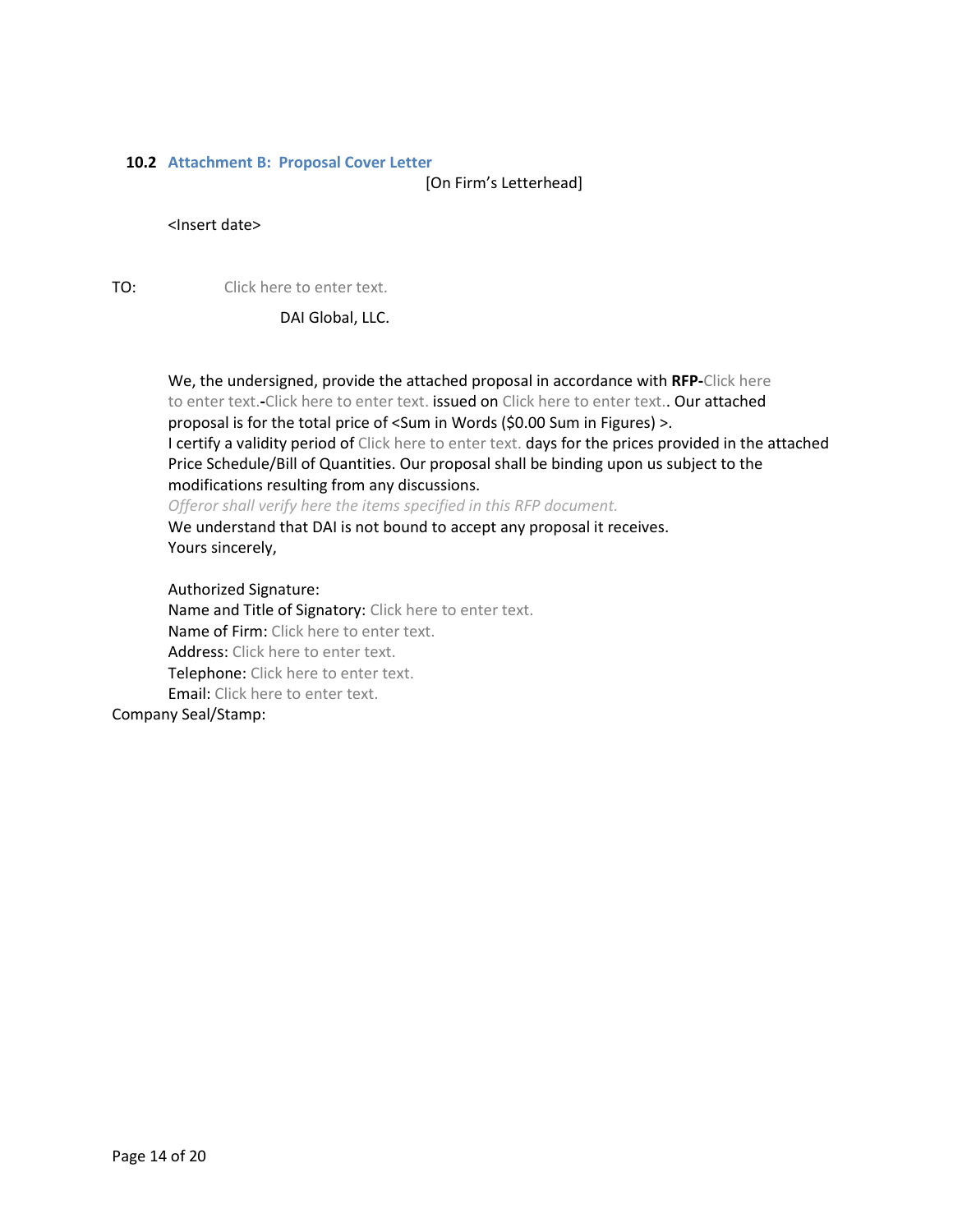## <span id="page-14-0"></span>**10.3 Attachment C: Price Schedule**

|                                | Labor (including fringe, indirect, and fee for all five countries)              |       |                                                                                                |                       |                   |
|--------------------------------|---------------------------------------------------------------------------------|-------|------------------------------------------------------------------------------------------------|-----------------------|-------------------|
| <b>Item</b><br>No.             | <b>Labor Type/Position</b>                                                      | Unit  | <b>Level of Effort</b>                                                                         | Rate per<br>Hour, USD | <b>Total, USD</b> |
|                                |                                                                                 |       | Deliverable 1: Biweekly reporting about the implementation progress.                           |                       |                   |
| 1                              | <b>Activity Manager</b>                                                         | Hours |                                                                                                |                       |                   |
| $\overline{2}$                 | Other - please, specify                                                         | Hours |                                                                                                |                       |                   |
| 3                              | Other - please, specify                                                         |       |                                                                                                |                       |                   |
|                                | <b>Deliverable 1 Sub-Total</b>                                                  |       |                                                                                                |                       |                   |
|                                | <b>Deliverable 2</b><br>2.1 A list of identified artisans (10 per each country) |       |                                                                                                |                       |                   |
| 1                              | <b>Activity Manager</b>                                                         | Hours |                                                                                                |                       |                   |
| $\overline{2}$                 | Other - please, specify                                                         | Hours |                                                                                                |                       |                   |
| 3                              | Other - please, specify                                                         |       |                                                                                                |                       |                   |
|                                |                                                                                 |       | 2.2 A list of potential professional photographers for each of the Target Countries            |                       |                   |
| 1                              | <b>Activity Manager</b>                                                         | Hours |                                                                                                |                       |                   |
| $\overline{2}$                 | Other - please, specify                                                         | Hours |                                                                                                |                       |                   |
| 3                              | Other - please, specify                                                         |       |                                                                                                |                       |                   |
|                                | 2.3 Terms of Reference for photographer/s                                       |       |                                                                                                |                       |                   |
| 1                              | <b>Activity Manager</b>                                                         | Hours |                                                                                                |                       |                   |
| $\overline{2}$                 | Designer                                                                        | Hours |                                                                                                |                       |                   |
| 3                              | Other - please, specify                                                         |       |                                                                                                |                       |                   |
| <b>Deliverable 2 Sub-Total</b> |                                                                                 |       |                                                                                                |                       |                   |
|                                | Deliverable 3<br>3.1 Marketing strategy to increase sales of artisans in CA     |       |                                                                                                |                       |                   |
| 1                              | <b>Activity Manager</b>                                                         | Hours |                                                                                                |                       |                   |
| $\overline{2}$                 | Other - please, specify                                                         | Hours |                                                                                                |                       |                   |
| 3                              | Other - please, specify                                                         |       |                                                                                                |                       |                   |
|                                |                                                                                 |       | 3.2 Group coaching for selected artisans and training materials in PDF                         |                       |                   |
| 1                              | <b>Activity Manager</b>                                                         | Hours |                                                                                                |                       |                   |
| $\overline{2}$                 | Other - please, specify                                                         | Hours |                                                                                                |                       |                   |
| 3                              | Other - please, specify                                                         |       |                                                                                                |                       |                   |
|                                | <b>Deliverable 3 Sub-Total</b>                                                  |       |                                                                                                |                       |                   |
|                                |                                                                                 |       | Deliverable 4: Draft Portfolio in electronic format and the draft Awareness Workshop materials |                       |                   |
| 1                              | <b>Activity Manager</b>                                                         | Hours |                                                                                                |                       |                   |
| $\overline{2}$                 | Designer                                                                        | Hours |                                                                                                |                       |                   |
| 3                              | Other - please, specify                                                         |       |                                                                                                |                       |                   |
| <b>Deliverable 4 Sub-Total</b> |                                                                                 |       |                                                                                                |                       |                   |
|                                | Deliverable 5<br>5.1 Final approved Portfolio in electronic format with links   |       |                                                                                                |                       |                   |
| 1                              | <b>Activity Manager</b>                                                         | Hours |                                                                                                |                       |                   |
| $\mathbf{2}$                   | Designer                                                                        | Hours |                                                                                                |                       |                   |
| 3                              | Other - please, specify                                                         |       |                                                                                                |                       |                   |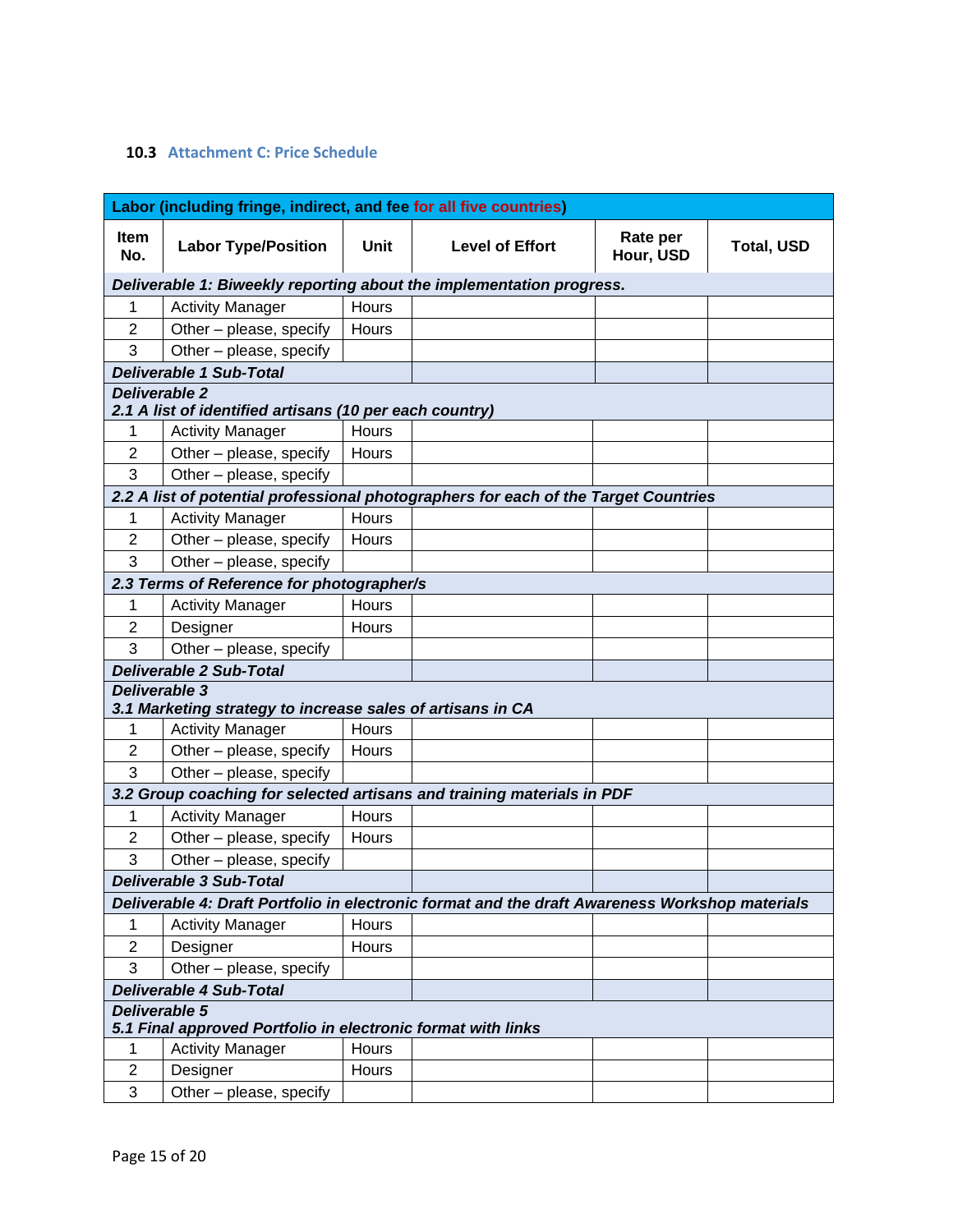| 5.2 Delivering Awareness workshop (online) |                         |              |  |  |
|--------------------------------------------|-------------------------|--------------|--|--|
|                                            | <b>Activity Manager</b> | Hours        |  |  |
| 2                                          | Other - please, specify | <b>Hours</b> |  |  |
| 3                                          | Other – please, specify |              |  |  |
| <b>Deliverable 5 Sub-Total</b>             |                         |              |  |  |
| Deliverable 6: Final report                |                         |              |  |  |
|                                            | <b>Activity Manager</b> | <b>Hours</b> |  |  |
| $\mathcal{P}$                              | Other - please, specify | Hours        |  |  |
| 3                                          | Other - please, specify |              |  |  |
| <b>Deliverable 6 Sub-Total</b>             |                         |              |  |  |
| <b>Total Labor</b>                         |                         |              |  |  |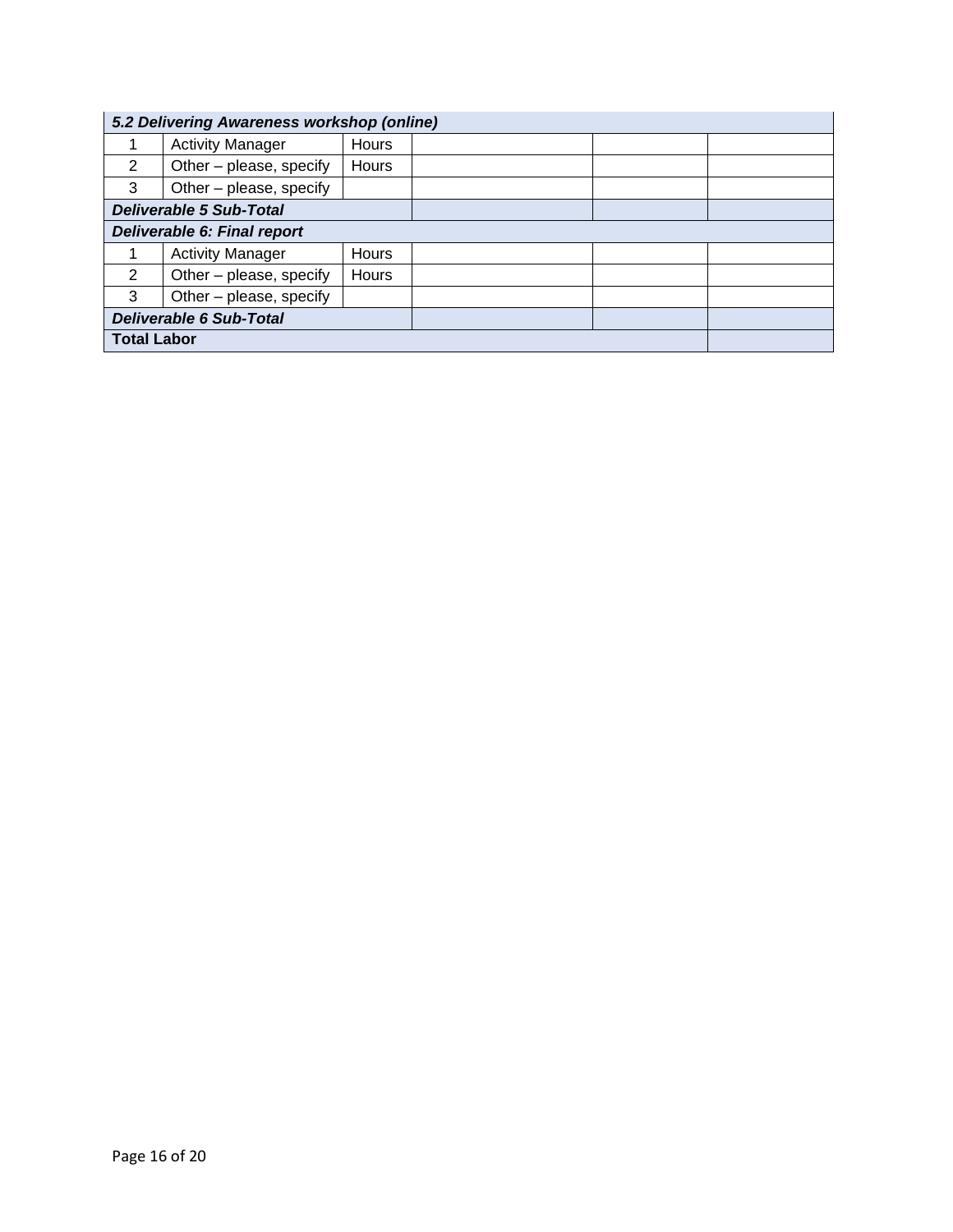- <span id="page-16-0"></span>**10.4 Attachment D: Instructions for Obtaining a Unique Entity ID (SAM)Number - DAI'S Vendors, Subcontractors**
- <span id="page-16-1"></span>**10.5 Attachment E: Self Certification for Exemption from Unique Entity ID (SAM)Requirement**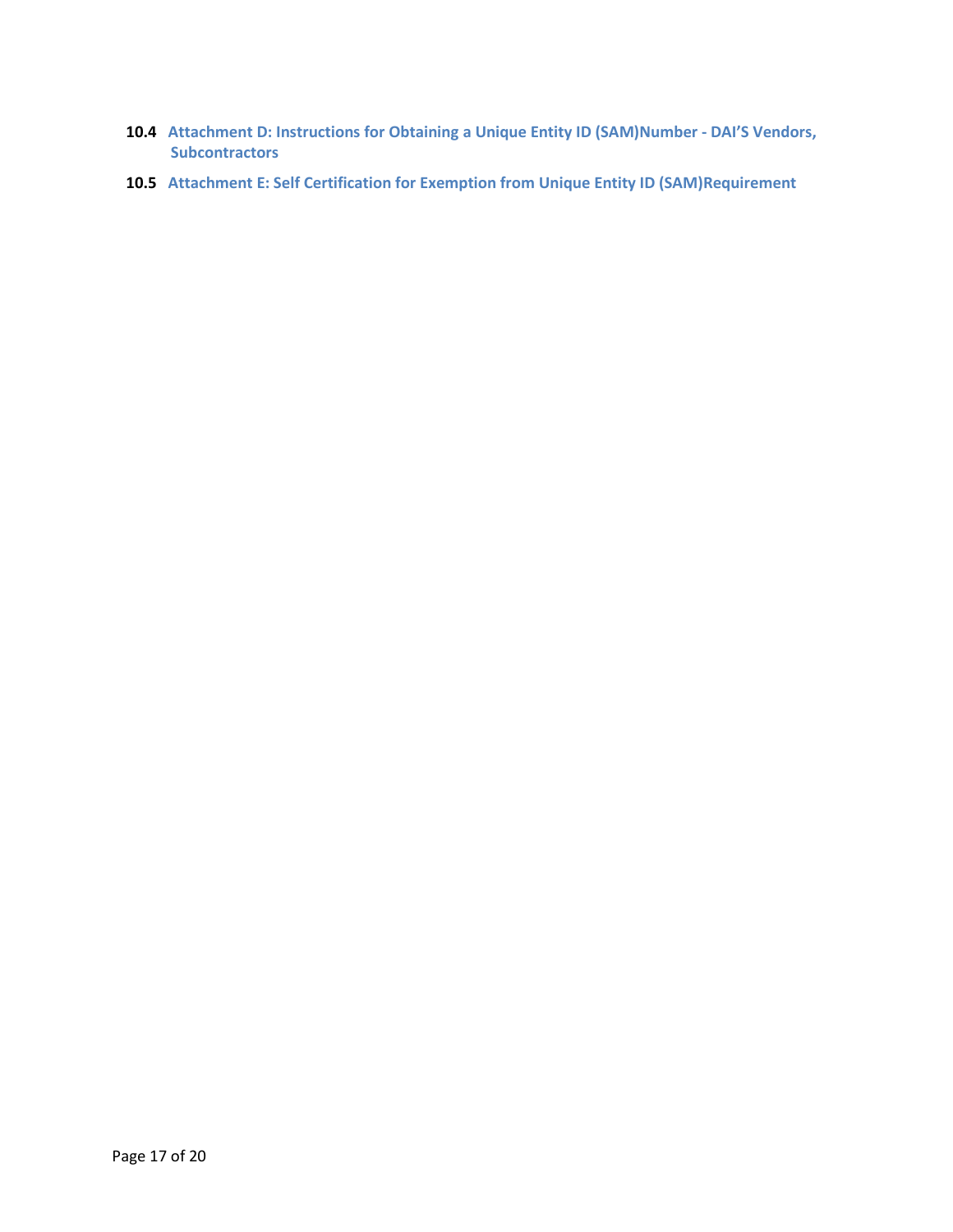### **10.6 Attachment F: Past Performance Form**

Include projects that best illustrate your work experience relevant to this RFP, sorted by decreasing order of completion date.

Projects should have been undertaken in the past three years. Projects undertaken in the past six years may be taken into consideration at the discretion of the evaluation committee.

<span id="page-17-0"></span>

| #               | Project<br>Title | Description of<br>Activities | Location<br>Province/<br>District | Client<br>Name/Tel<br>No | Cost in<br>US\$ | Start-End<br>Dates | Complete<br>d on<br>schedule<br>(Yes/No) | Completion<br>Letter<br>Received?<br>(Yes/No) | Type of<br>Agreement,<br>Subcontract,<br>Grant, PO<br>(fixed price,<br>cost<br>reimbursable) |
|-----------------|------------------|------------------------------|-----------------------------------|--------------------------|-----------------|--------------------|------------------------------------------|-----------------------------------------------|----------------------------------------------------------------------------------------------|
| $\mathbf{1}$    |                  |                              |                                   |                          |                 |                    |                                          |                                               |                                                                                              |
| $\overline{2}$  |                  |                              |                                   |                          |                 |                    |                                          |                                               |                                                                                              |
| $\overline{3}$  |                  |                              |                                   |                          |                 |                    |                                          |                                               |                                                                                              |
| $\overline{4}$  |                  |                              |                                   |                          |                 |                    |                                          |                                               |                                                                                              |
| $5\overline{)}$ |                  |                              |                                   |                          |                 |                    |                                          |                                               |                                                                                              |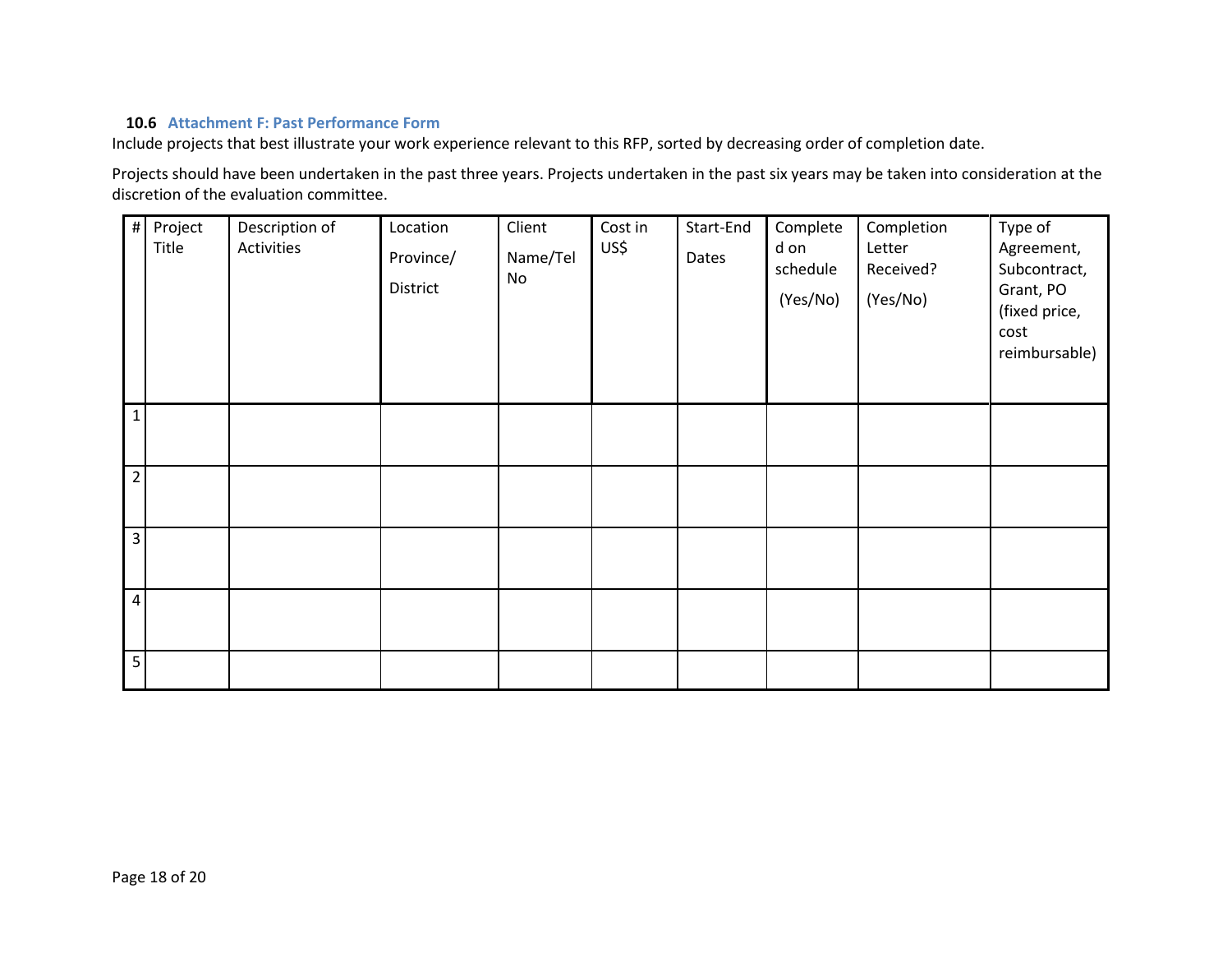#### <span id="page-18-0"></span>**10.7 Attachment G: Representations and Certifications of Compliance**

- 1. Federal Excluded Parties List The Bidder Select is not presently debarred, suspended, or determined ineligible for an award of a contract by any Federal agency.
- 2. Executive Compensation Certification- FAR 52.204-10 requires DAI, as prime contractor of U.S. federal government contracts, to report compensation levels of the five most highly compensated subcontractor executives to the Federal Funding Accountability and Transparency Act Sub-Award Report System (FSRS)
- 3. Executive Order on Terrorism Financing- The Contractor is reminded that U.S. Executive Orders and U.S. law prohibits transactions with, and the provision of resources and support to, individuals and organizations associated with terrorism. It is the legal responsibility of the Contractor/Recipient to ensure compliance with these Executive Orders and laws. Recipients may not engage with, or provide resources or support to, individuals and organizations associated with terrorism. No support or resources may be provided to individuals or entities that appear on the Specially Designated Nationals and Blocked persons List maintained by the US Treasury (online at [www.SAM.gov\)](http://www.sam.gov/) or the United Nations Security Designation List (online at: http://www.un.org/sc/committees/1267/aq\_sanctions\_list.shtml). This provision must be included in all subcontracts/sub awards issued under this Contract.
- 4. Trafficking of Persons The Contractor may not traffic in persons (as defined in the Protocol to Prevent, Suppress, and Punish Trafficking of persons, especially Women and Children, supplementing the UN Convention against Transnational Organized Crime), procure commercial sex, and use forced labor during the period of this award.
- 5. Certification and Disclosure Regarding Payment to Influence Certain Federal Transactions The Bidder certifies that it currently is and will remain in compliance with FAR 52.203-11, Certification and Disclosure Regarding Payment to Influence Certain Federal Transactions.
- 6. Organizational Conflict of Interest The Bidder certifies that will comply FAR Part 9.5, Organizational Conflict of Interest. The Bidder certifies that is not aware of any information bearing on the existence of any potential organizational conflict of interest. The Bidder further certifies that if the Bidder becomes aware of information bearing on whether a potential conflict may exist, that Bidder shall immediately provide DAII with a disclosure statement describing this information.
- 7. Prohibition of Segregated Facilities The Bidder certifies that it is compliant with FAR 52.222-21, Prohibition of Segregated Facilities.
- 8. Equal Opportunity The Bidder certifies that it does not discriminate against any employee or applicant for employment because of age, sex, religion, handicap, race, creed, color or national origin.
- 9. Labor Laws The Bidder certifies that it is in compliance with all labor laws.
- 10. Federal Acquisition Regulation (FAR) The Bidder certifies that it is familiar with the Federal Acquisition Regulation (FAR) and is in not in violation of any certifications required in the applicable clauses of the FAR, including but not limited to certifications regarding lobbying, kickbacks, equal employment opportunity, affirmation action, and payments to influence Federal transactions.
- 11. Employee Compliance The Bidder warrants that it will require all employees, entities and individuals providing services in connection with the performance of an DAI Purchase Order to comply with the provisions of the resulting Purchase Order and with all Federal, State, and local laws and regulations in connection with the work associated therein.

By submitting a proposal, offerors agree to fully comply with the terms and conditions above and all applicable U.S. federal government clauses included herein, and will be asked to sign these Representations and Certifications upon award.